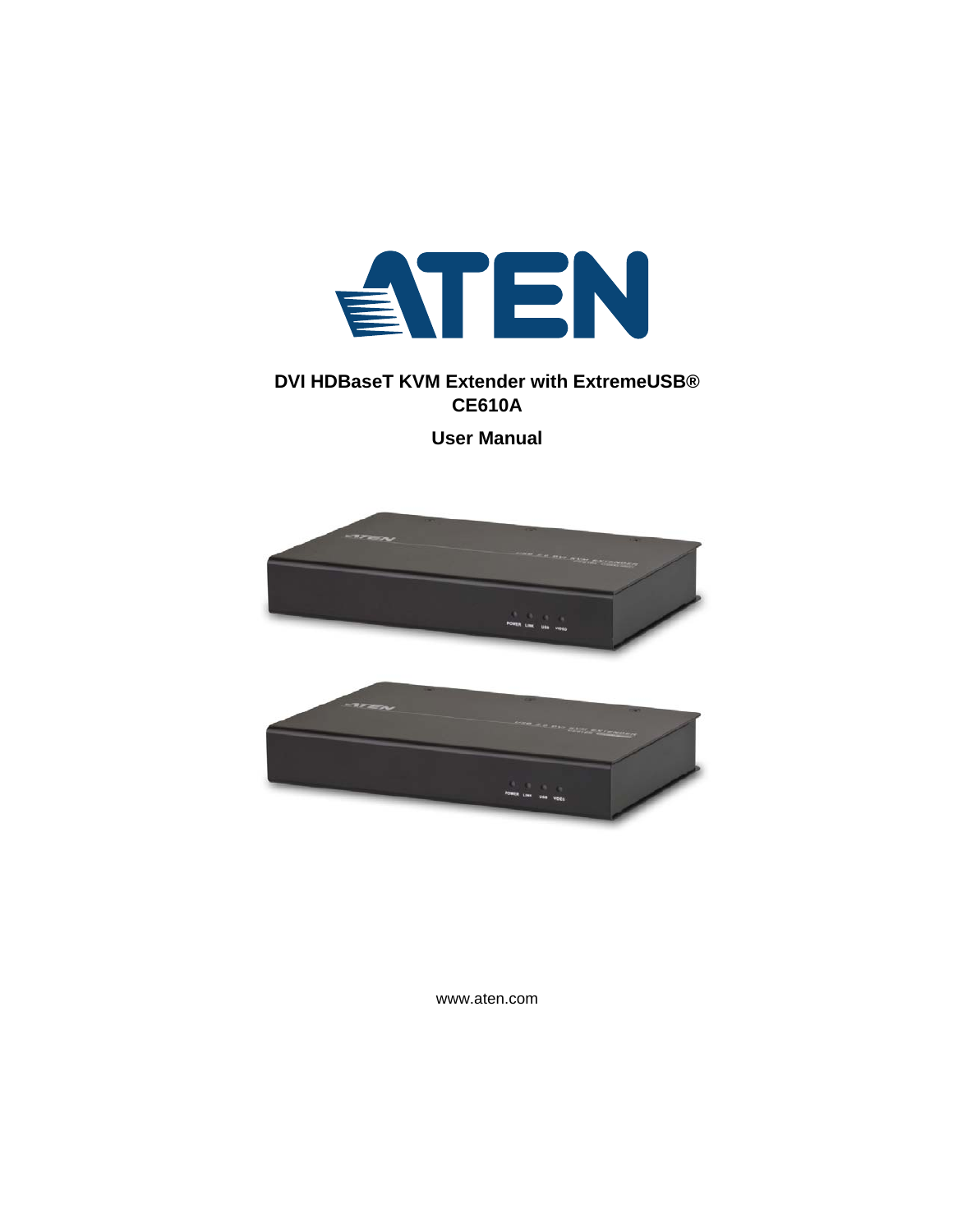## <span id="page-1-0"></span>**EMC Information**

FEDERAL COMMUNICATIONS COMMISSION INTERFERENCE STATEMENT: This equipment has been tested and found to comply with the limits for a Class A digital device, pursuant to Part 15 of the FCC Rules. These limits are designed to provide reasonable protection against harmful interference when the equipment is operated in a commercial environment. This equipment generates, uses, and can radiate radio frequency energy and, if not installed and used in accordance with the instruction manual, may cause harmful interference to radio communications. Operation of this equipment in a residential area is likely to cause harmful interference in which case the user will be required to correct the interference at his own expense.

The device complies with Part 15 of the FCC Rules. Operation is subject to the following two conditions: (1) this device may not cause harmful interference, and (2) this device must accept any interference received, including interference that may cause undesired operation.

**Warning**: This equipment is compliant with Class A of CISPR 32. In a residential environment this equipment may cause radio interference.

**Warning:** Operation of this equipment in a residential environment could cause radio interference.

Suggestion: Shielded twisted pair (STP) cables must be used with the unit to ensure compliance with FCC & CE standards.

#### **KCC Statement**

유선 제품용 / A 급 기기 ( 업무용 방송 통신 기기 ) 이 기기는 업무용 (A 급 ) 전자파적합기기로서 판매자 또는 사용자는 이 점을 주의하시기 바라며 , 가정 외의 지역에서 사용하는 것을 목적으로 합니다.

# <span id="page-1-1"></span>**RoHS**

This product is RoHS compliant.

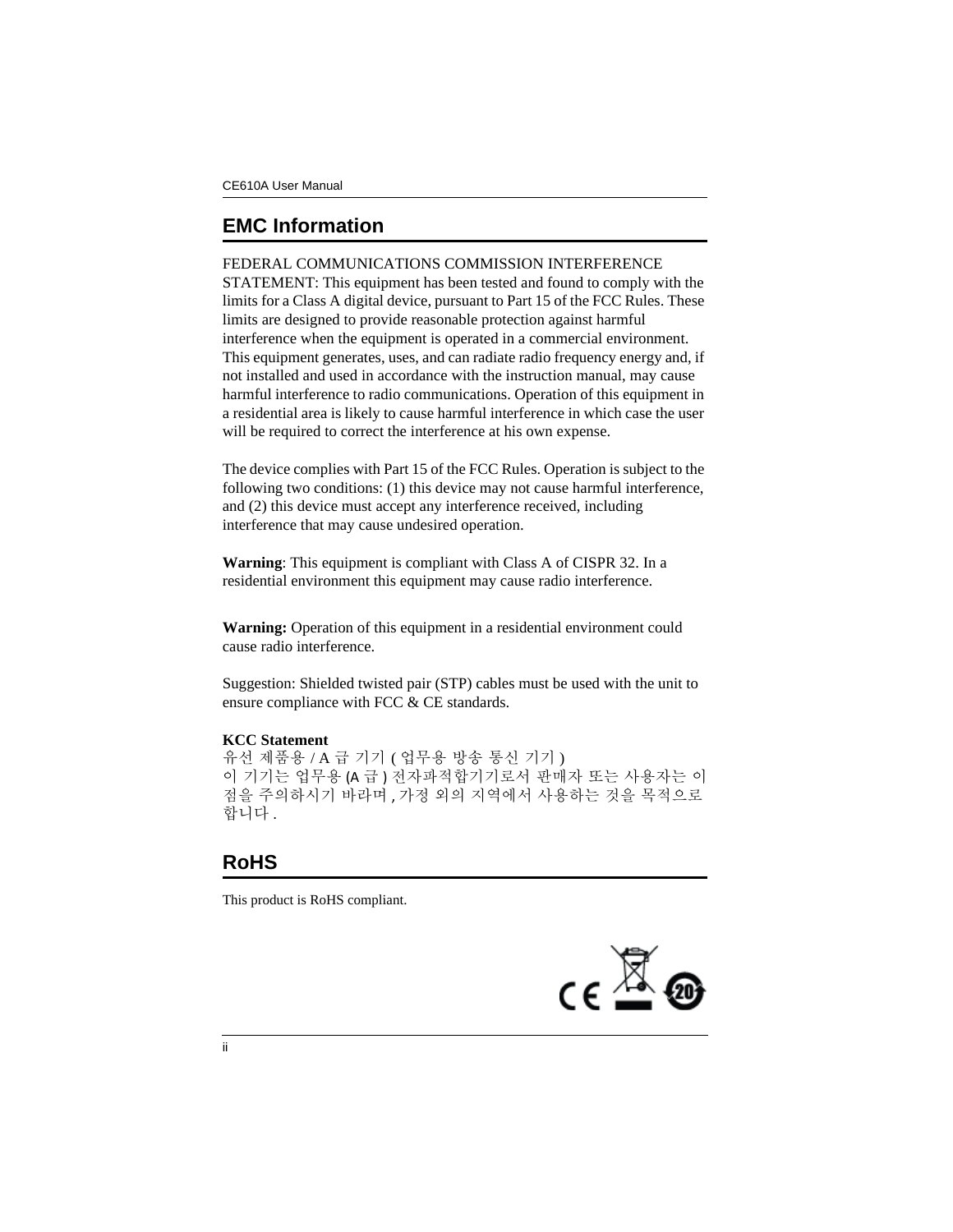## <span id="page-2-0"></span>**SJ/T 11364-2006**

The following contains information that relates to China.

|      |   |   |   | 有毒有害物质或元素 |      |       |
|------|---|---|---|-----------|------|-------|
| 部件名称 | 铅 | 汞 | 镉 | 六价铬       | 多溴联苯 | 多溴二苯醚 |
| 电器部件 |   |   |   |           |      |       |
| 机构部件 |   |   |   |           |      |       |

○: 表示该有毒有害物质在该部件所有均质材料中的含量均在SJ/T 11363-2006规定的限量要求之下。

●: 表示符合欧盟的豁免条款, 但该有毒有害物质至少在该部件的 某一均质材料中的含量超出SJ/T 11363-2006的限量要求。

X: 表示该有毒有害物质至少在该部件的某一均质材料中的含量超 出SJ/T 11363-2006的限量要求。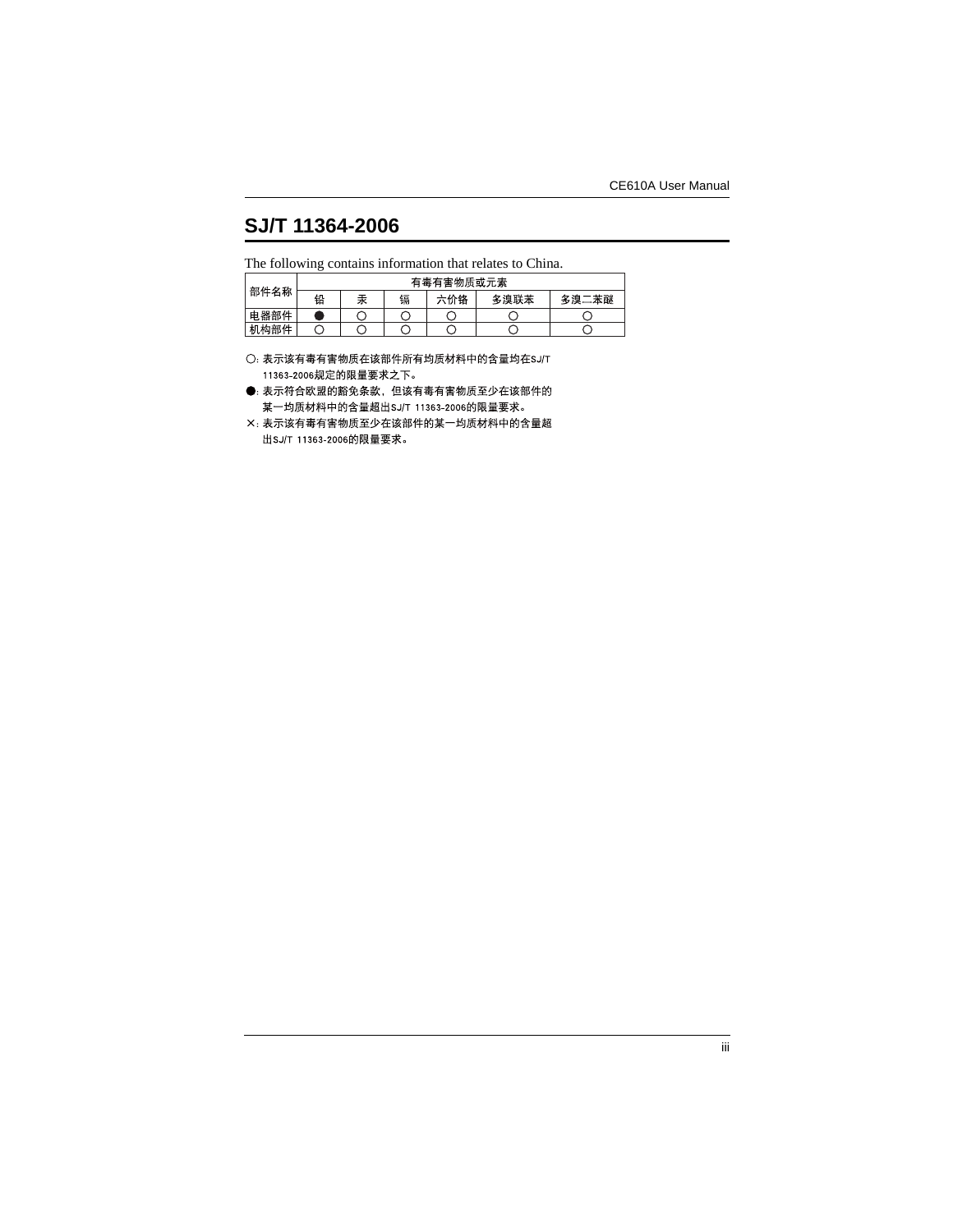## <span id="page-3-0"></span>**User Information**

#### <span id="page-3-1"></span>**Online Registration**

Be sure to register your product at our online support center:

| International | http://eservice.aten.com |
|---------------|--------------------------|

#### <span id="page-3-4"></span><span id="page-3-2"></span>**Telephone Support**

| International  | 886-2-8692-6959         |
|----------------|-------------------------|
| China          | 86-10-5255-0110         |
| Japan          | 81-3-5615-5811          |
| Korea          | 82-2-467-6789           |
| North America  | 1-888-999-ATEN ext 4988 |
| United Kingdom | 44-8-4481-58923         |

For telephone support, call this number:

### <span id="page-3-3"></span>**User Notice**

All information, documentation, and specifications contained in this manual are subject to change without prior notification by the manufacturer. The manufacturer makes no representations or warranties, either expressed or implied, with respect to the contents hereof and specifically disclaims any warranties as to merchantability or fitness for any particular purpose. Any of the manufacturer's software described in this manual is sold or licensed *as is*. Should the programs prove defective following their purchase, the buyer (and not the manufacturer, its distributor, or its dealer), assumes the entire cost of all necessary servicing, repair and any incidental or consequential damages resulting from any defect in the software.

The manufacturer of this system is not responsible for any radio and/or TV interference caused by unauthorized modifications to this device. It is the responsibility of the user to correct such interference.

The manufacturer is not responsible for any damage incurred in the operation of this system if the correct operational voltage setting was not selected prior to operation. PLEASE VERIFY THAT THE VOLTAGE SETTING IS CORRECT BEFORE USE.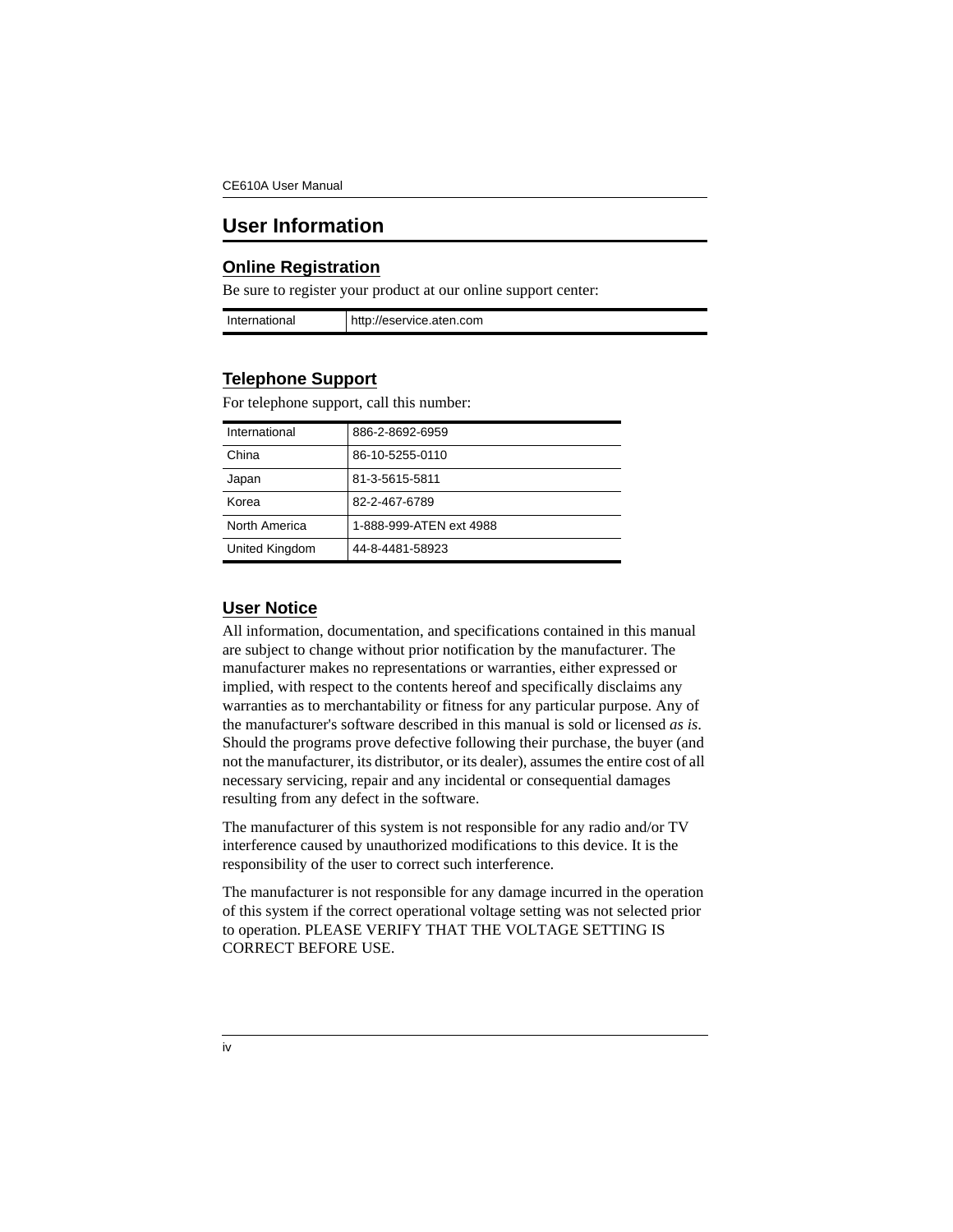## <span id="page-4-0"></span>**Package Contents**

The CE610A package consists of:

- 1 CE610AL DVI HDBaseT KVM Extender with ExtremeUSB® (Local Unit)
- 1 CE610AR DVI HDBaseT KVM Extender with ExtremeUSB® (Remote Unit)
- 1 Custom DVI 1.8 m Cable
- $\div$  1.18 m USB Cable
- 2 Power Adapters
- 1 Mounting Kit
- ◆ 1 User Instructions\*

Check to make sure that all the components are present and that nothing got damaged in shipping. If you encounter a problem, contact your dealer.

Read this manual thoroughly and follow the installation and operation procedures carefully to prevent any damage to the unit, and/or any of the devices connected to it.

**\*** Features may have been added to the CE610A since this manual was published. Please visit our website to download the most up-to-date version of the manual.

> © Copyright 2017 ATEN® International Co., Ltd. Manual Date: 2017-03-03

ATEN and the ATEN logo are registered trademarks of ATEN International Co., Ltd. All rights reserved. All other brand names and trademarks are the registered property of their respective owners.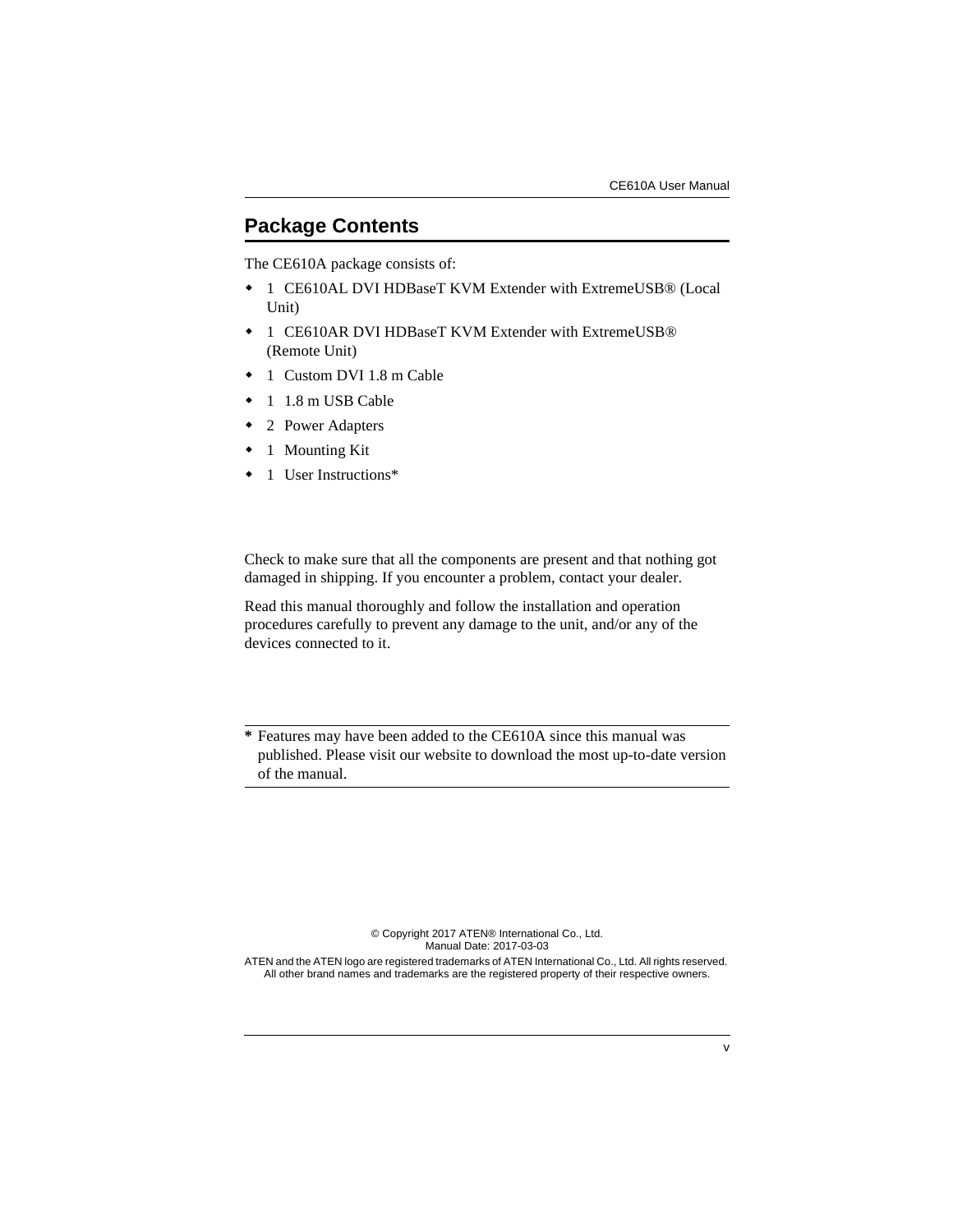# **Contents**

| Chapter 1.                                        |
|---------------------------------------------------|
| <b>Introduction</b>                               |
|                                                   |
|                                                   |
|                                                   |
|                                                   |
|                                                   |
|                                                   |
|                                                   |
|                                                   |
|                                                   |
| CE610AR (Remote Unit) Front and Rear View. 6      |
| Chapter 2.                                        |
| <b>Hardware Setup</b>                             |
|                                                   |
|                                                   |
|                                                   |
|                                                   |
|                                                   |
|                                                   |
| Chapter 3.                                        |
| <b>Operation</b>                                  |
|                                                   |
| CE610AL (Local Unit) and CE610AR (Remote Unit) 13 |
| <b>Appendix</b>                                   |
|                                                   |

| PPYINIA |  |  |
|---------|--|--|
|         |  |  |
|         |  |  |
|         |  |  |
|         |  |  |
|         |  |  |
|         |  |  |
|         |  |  |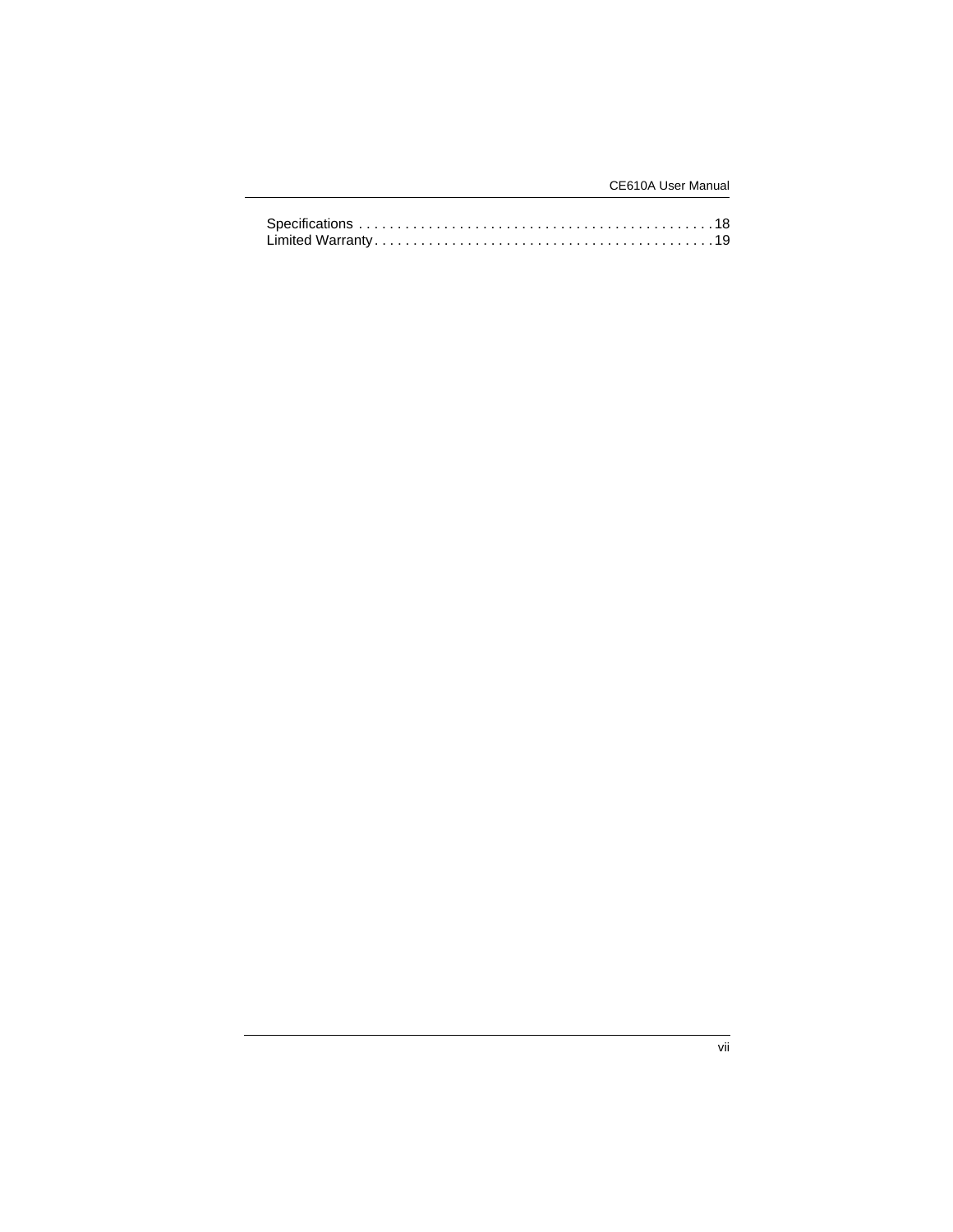## <span id="page-7-0"></span>**About this Manual**

This User Manual is provided to help you get the most from your system. It covers all aspects of installation, configuration and operation. An overview of the information found in the manual is provided below.

**Chapter 1, Introduction, introduces you to the CE610A system. Its** purpose, features and benefits are presented, and its front and back panel components are described.

**Chapter 2, Hardware Setup,** describes the steps that are necessary to quickly and safely set up your installation.

**Chapter 3, Operation, explains the fundamental concepts involved in** operating the CE610A

**An Appendix,** provides specifications and other technical information regarding the CE610A.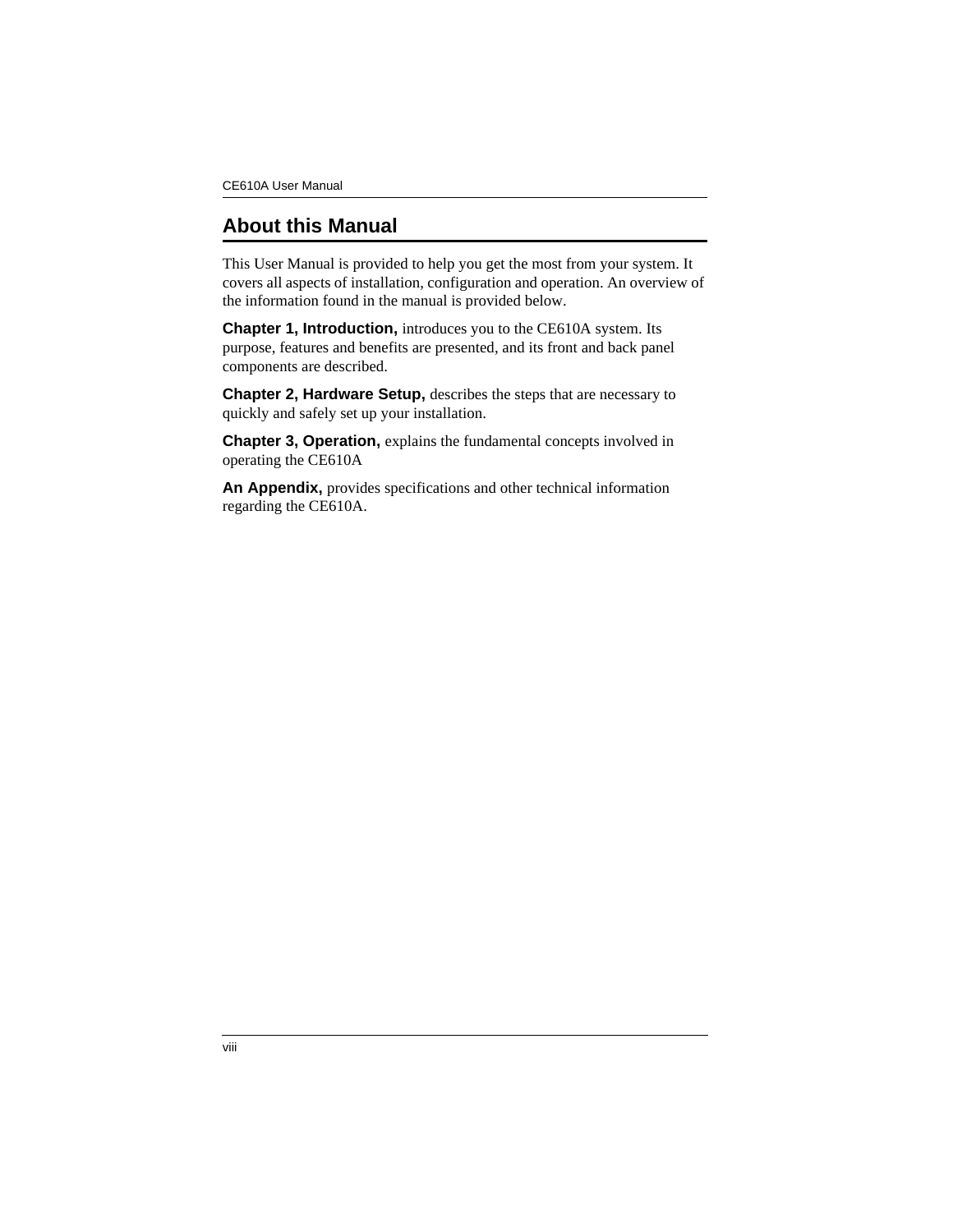## <span id="page-8-0"></span>**Conventions**

This manual uses the following conventions:

| Monospaced | Indicates text that you should key in. |  |
|------------|----------------------------------------|--|
|            |                                        |  |

- [ ] Indicates keys you should press. For example, [Enter] means to press the **Enter** key. If keys need to be chorded, they appear together in the same bracket with a plus sign between them: [Ctrl+Alt].
- 1. Numbered lists represent procedures with sequential steps.
- Bullet lists provide information, but do not involve sequential steps.
- $\rightarrow$  Indicates selecting the option (on a menu or dialog box, for example), that comes next. For example, Start  $\rightarrow$  Run means to open the *Start* menu, and then select *Run*.

А

Indicates critical information.

## <span id="page-8-1"></span>**Product Information**

For information about all ATEN products and how they can help you connect without limits, visit ATEN on the Web or contact an ATEN Authorized Reseller. Visit ATEN on the Web for a list of locations and telephone numbers:

| International | http://www.aten.com     |
|---------------|-------------------------|
| North America | http://www.aten-usa.com |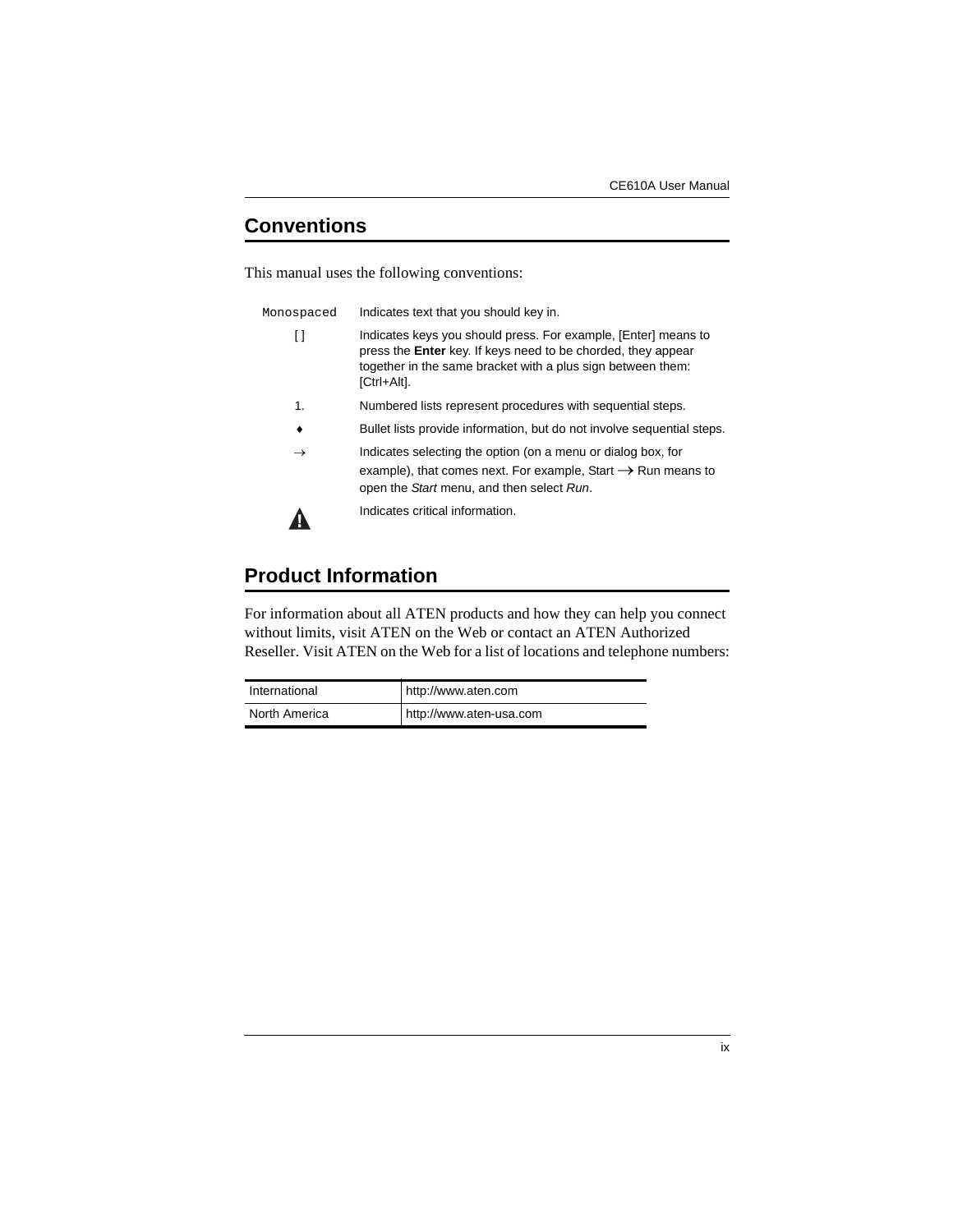# **Chapter 1 Introduction**

## <span id="page-9-1"></span><span id="page-9-0"></span>**Overview**

The CE610A DVI HDBaseT KVM Extender is a DVI and USB Extender that supports ExtremeUSB® and HDBaseT technology. The CE610A DVI HDBaseT KVM Extender can extend DVI and USB 2.0 signals up to 300 ft (100 m) from the source using a single Cat 5e/6 cable. The CE610A is equipped with USB connectors which allow you to extend any USB device between the units. The USB functionality provides not only peripheral sharing but also provides support for touch panel control and file transfer. The CE610A is ideal for transportation centers, medical facilities, and shopping malls, industrial kiosks and for syncing files and folders between portable and desktop computers.

The CE610A allows access to a computer system from a remote console (USB keyboard, monitor, and mouse). Because it allows access to a computer system from a remote console, the CE610A is perfect for use in any type of installation where you need to place the console where it is conveniently accessible, but you want the system equipment to reside in a safe location – away from the dust and dirt of the factory floor, or the harsh environmental influence of a construction site, for example. This allows users to deploy system equipment over large distances.

The CE610A is useful for control and security purposes, where you can have the system unit in a secure area at the same time that you put the console in the most convenient location for user access. This is ideal for managing highly confidential data systems.

The CE610A improves on previous designs by: 1) using inexpensive Cat 5e cable instead of bulkier, more expensive, standard DVI cables, for a much neater, more convenient, more reliable data transfer connection; and 2) featuring a custom ASIC to ensure the utmost in reliability and compatibility.

Setup is as easy as can be – simply connect the computer system box; run the Cat 5e cable up to 100 meters to the Remote Unit; and plug the remote console into the Remote Unit.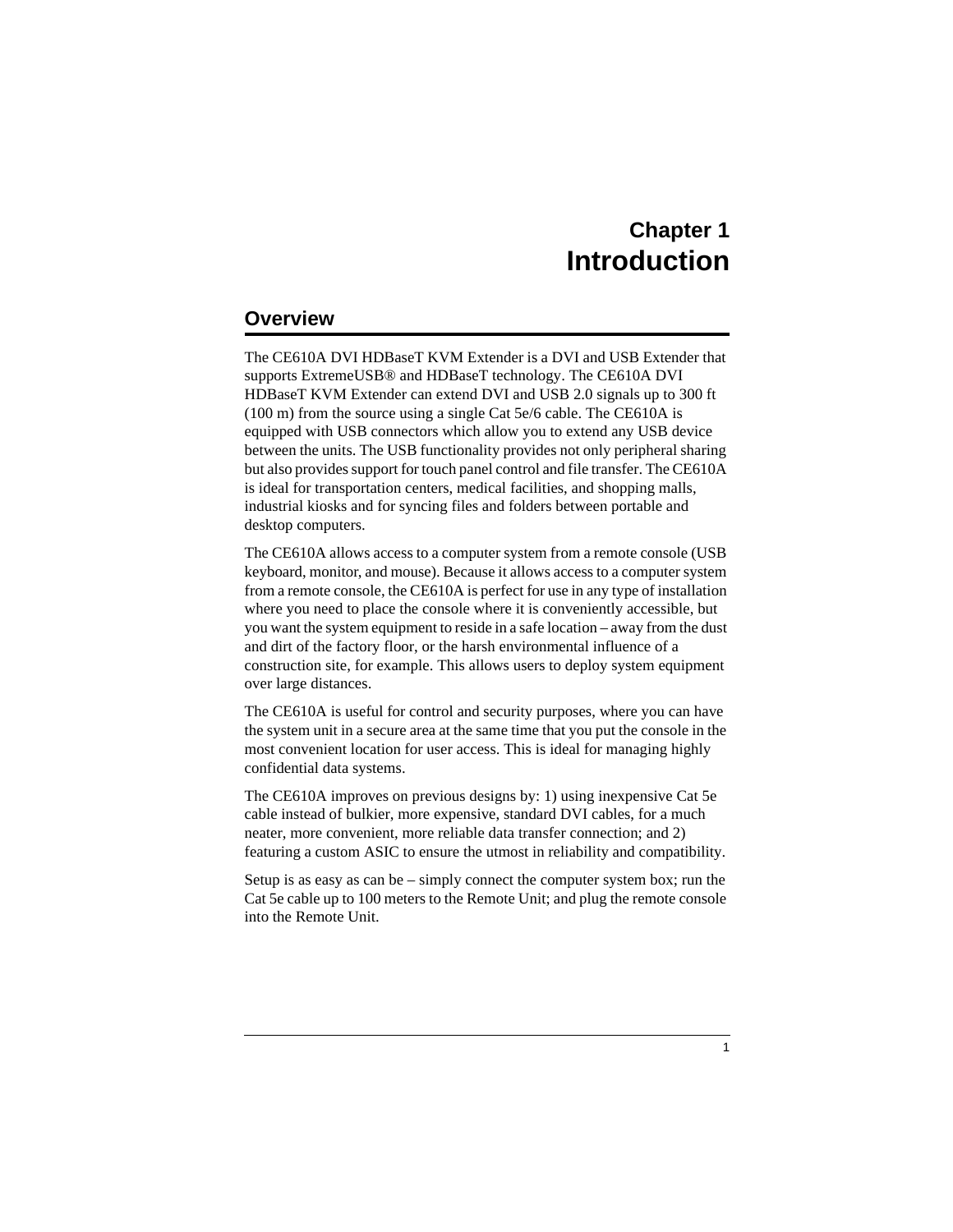## <span id="page-10-0"></span>**Features**

- Uses a single Cat 5e cable to connect the local and remote units
- Allows access to a computer or KVM installation from a remote console
- Superior Video Quality up to 1920 x 1200 @ 60 Hz at 100 m
- Supports HDBaseT connectivity technology
- Supports USB peripheral audio devices
- Transparent USB Support supports all USB 2.0 High Speed device\*
- Extends local PC Video/Keyboard/Mouse to Remote side
- Built-in 8KV/15KV ESD protection (Contact voltage 8KV; Air voltage 15KV)
- ExtremeUSB® supports transparent USB 2.0 signals and true plug-andplay (no software or drivers required)
- USB 2.0 Support\* connects devices such as keyboard, mouse, flash drive, printer, touch panel, USB 1.1 web cameras and other USB devices which require moderate amounts of bandwidth
- Works with all major operating systems: Windows®, OS X®, and Linux®

**\*Note:** The CE610A supports a maximum combined USB transfer rate of 40 Mbps for attached USB devices.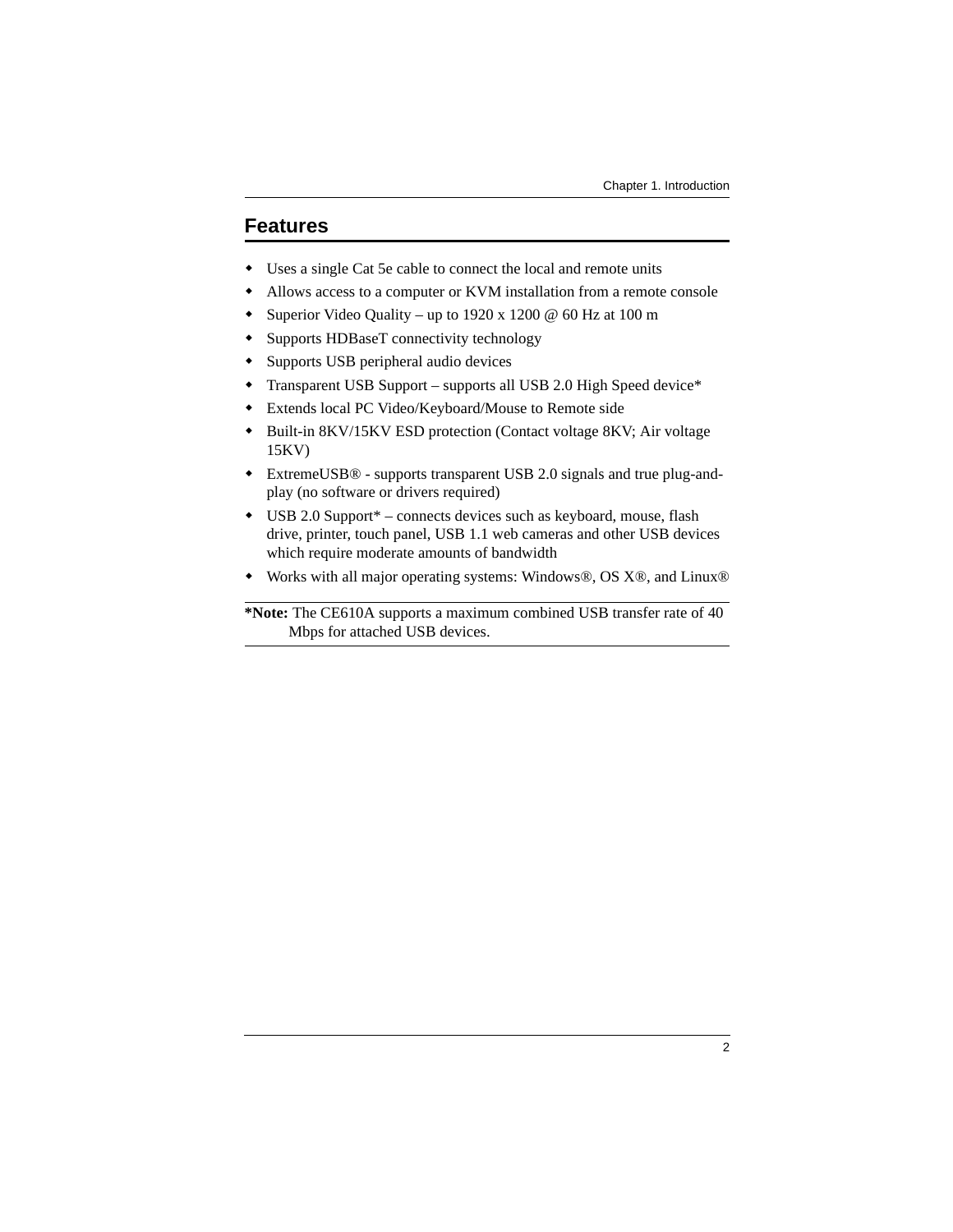## <span id="page-11-0"></span>**Requirements**

#### <span id="page-11-1"></span>**Consoles**

- A DVI-D monitor capable of the highest resolution you will be using on any computer in the installation.
- A USB keyboard
- ◆ A USB mouse

#### <span id="page-11-2"></span>**Computers**

The following equipment must be installed on each computer that is to be connected to the system:

- A DVI-D / DVI-I port
- 2 USB ports for the mouse and keyboard
- Microphone and speaker ports (optional)

#### <span id="page-11-3"></span>**Cables**

- For optimal signal integrity, and to simplify the layout, we strongly recommend that you use the high quality custom DVI Cable that is provided with this package.
- Cat 5e cable is required to connect the Local and Remote CE610A Units. Cable of a lower standard will result in degrading of the video signal. We strongly recommend using Cat 5e cables.
- For better quality over longer distances, we suggest using 2L-2801 (350) MHz) Low Skew Cable

#### **Maximum Cable Distances**

| <b>Connection</b>                                | <b>Distance</b>  |
|--------------------------------------------------|------------------|
| Computer to Local Unit (CE610AL)                 | 1.8 <sub>m</sub> |
| Local Unit (CE610AL)<br>to Remote Unit (CE610AR) | $100 \text{ m}$  |
| Remote Unit (CE610AR) to monitor                 | 5 m              |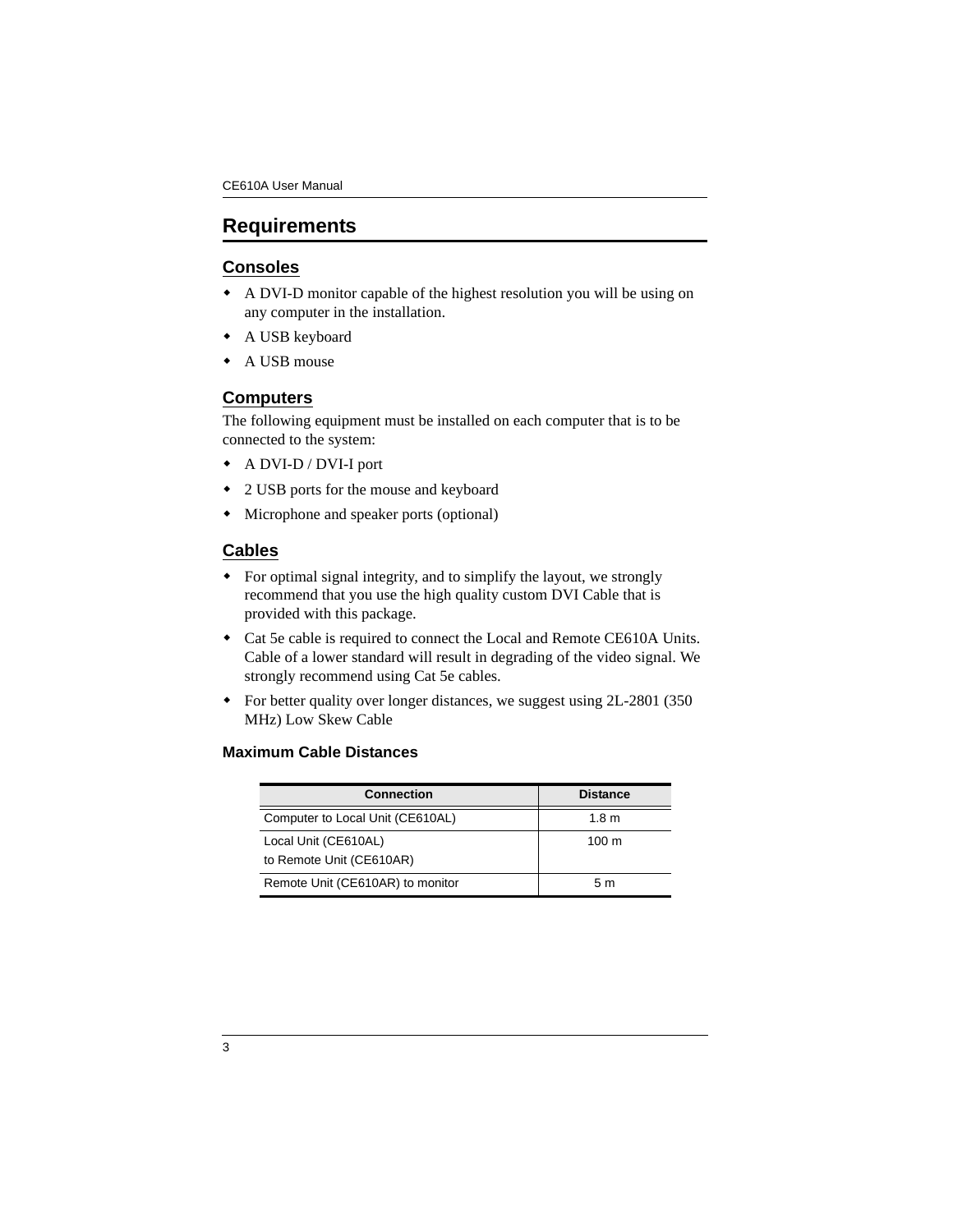## <span id="page-12-0"></span>**Operating Systems**

Supported operating systems are shown in the table, below:

| <b>OS</b>   |               | <b>Version</b>       |  |
|-------------|---------------|----------------------|--|
| Windows     |               | 2000 and higher      |  |
| Linux       | RedHat        | 9.0 and higher       |  |
|             | SuSE          | 10 / 11.1 and higher |  |
|             | Debian        | 3.1/4.0              |  |
|             | <b>Ubuntu</b> | 7.04 / 7.10          |  |
| <b>UNIX</b> | FreeBSD       | 5.5/6.1/6.2          |  |
| Novell      | Netware       | 6.0 and higher       |  |
| Mac         |               | OS 10.1 and higher   |  |

**Note:** The CE610A does not support OS that do not support USB.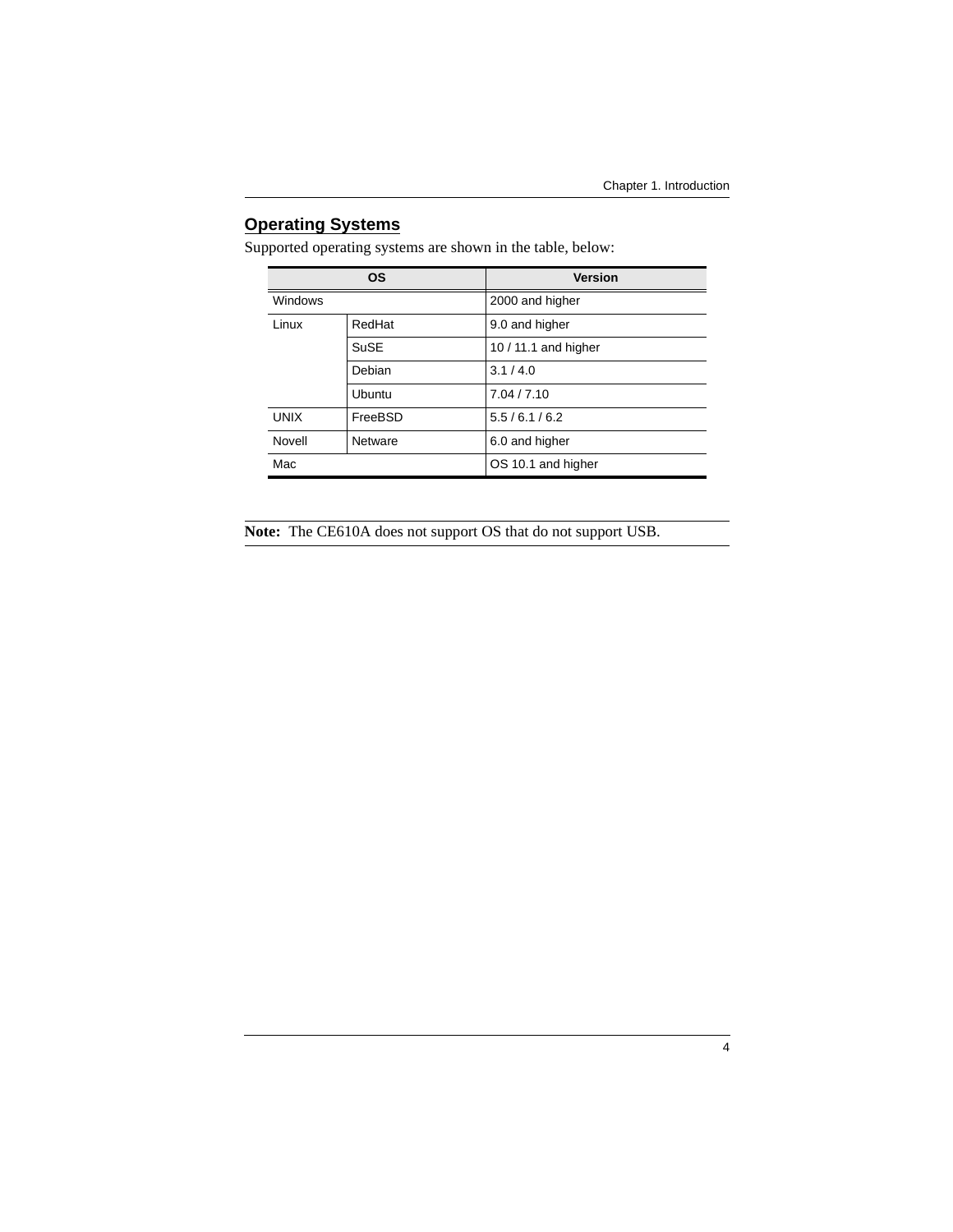# <span id="page-13-0"></span>**Components**

### <span id="page-13-1"></span>**CE610AL (Local Unit) Front and Rear View**

Front View



Rear View



| No.           | <b>Component</b>         | <b>Description</b>                                                                                                                                             |
|---------------|--------------------------|----------------------------------------------------------------------------------------------------------------------------------------------------------------|
| 1             | I FDs                    | The CE610AL has four LEDs to indicate operating<br>status - Power, Link, USB, and Video.                                                                       |
| $\mathcal{P}$ | Firmware Upgrade<br>Port | The Firmware Upgrade Port is reserved for technical<br>support. If you would like to upgrade the unit's<br>firmware yourself, please contact your ATEN dealer. |
| 3             | Unit to Unit Port        | The Cat 5e cable that connects the Local and Remote<br>Units plugs in here.                                                                                    |
| 4             | DVI-D In Port            | Connect a DVI cable from a computer to this port.                                                                                                              |
| 5             | USB Type B Input         | The USB cable from your computer or USB hub plugs<br>in here.                                                                                                  |
| 6             | Power Jack               | The cable from the Power adapter connects here.                                                                                                                |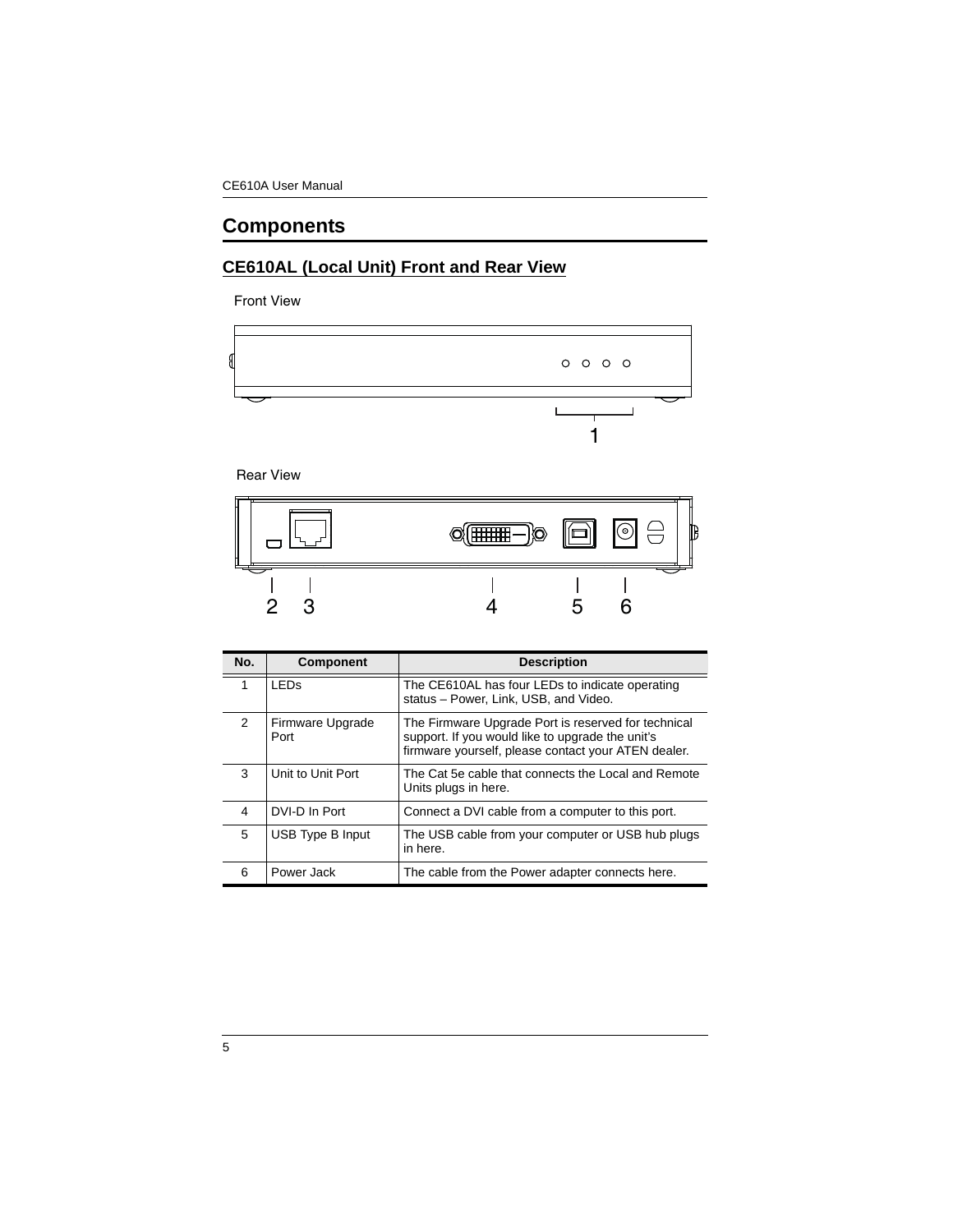### <span id="page-14-0"></span>**CE610AR (Remote Unit) Front and Rear View**

Front View



Rear View



| No.           | Component                | <b>Description</b>                                                                                                                                             |
|---------------|--------------------------|----------------------------------------------------------------------------------------------------------------------------------------------------------------|
| 1             | <b>LED<sub>s</sub></b>   | The CE610AR has four LEDs to indicate operating<br>status - Power, Link, USB, and Video.                                                                       |
| $\mathcal{P}$ | Firmware Upgrade<br>Port | The Firmware Upgrade Port is reserved for technical<br>support. If you would like to upgrade the unit's<br>firmware yourself, please contact your ATEN dealer. |
| 3             | Unit to Unit Port        | The Cat 5e cable that connects the Local and Remote<br>Units plugs in here.                                                                                    |
| 4             | DVI-D Out Port           | Connect a DVI monitor to this port.                                                                                                                            |
| 5             | USB Type A Ports         | Your USB 2.0 devices plug in here.                                                                                                                             |
| 6             | Power Jack               | The cable from the Power adapter connects here.                                                                                                                |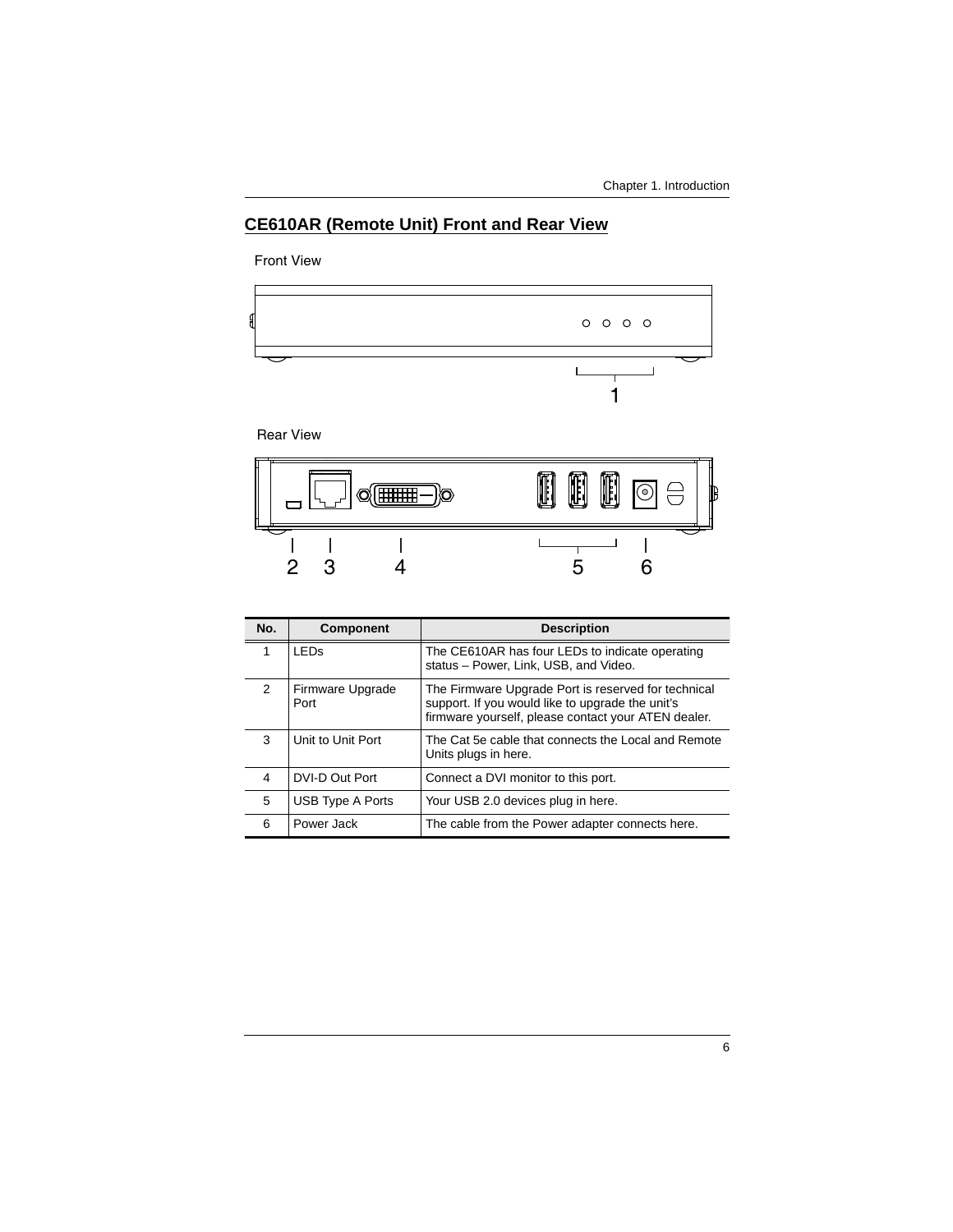# **Chapter 2 Hardware Setup**

<span id="page-15-0"></span>

- 1. Important safety information regarding the placement of this device is provided on [page 14.](#page-22-3) Please review it before proceeding.
- 2. Make sure that the power to all devices connected to the installation are turned off. You must unplug the power cords of any computers that have the Keyboard Power On function.

## <span id="page-15-1"></span>**Rack Mounting**

For convenience and flexibility, the CE610A can be mounted on system racks. To rack mount a unit do the following:

1. Using the screws provided in the Mounting Kit, screw the mounting bracket into the top or bottom of the unit as show in the diagram below:

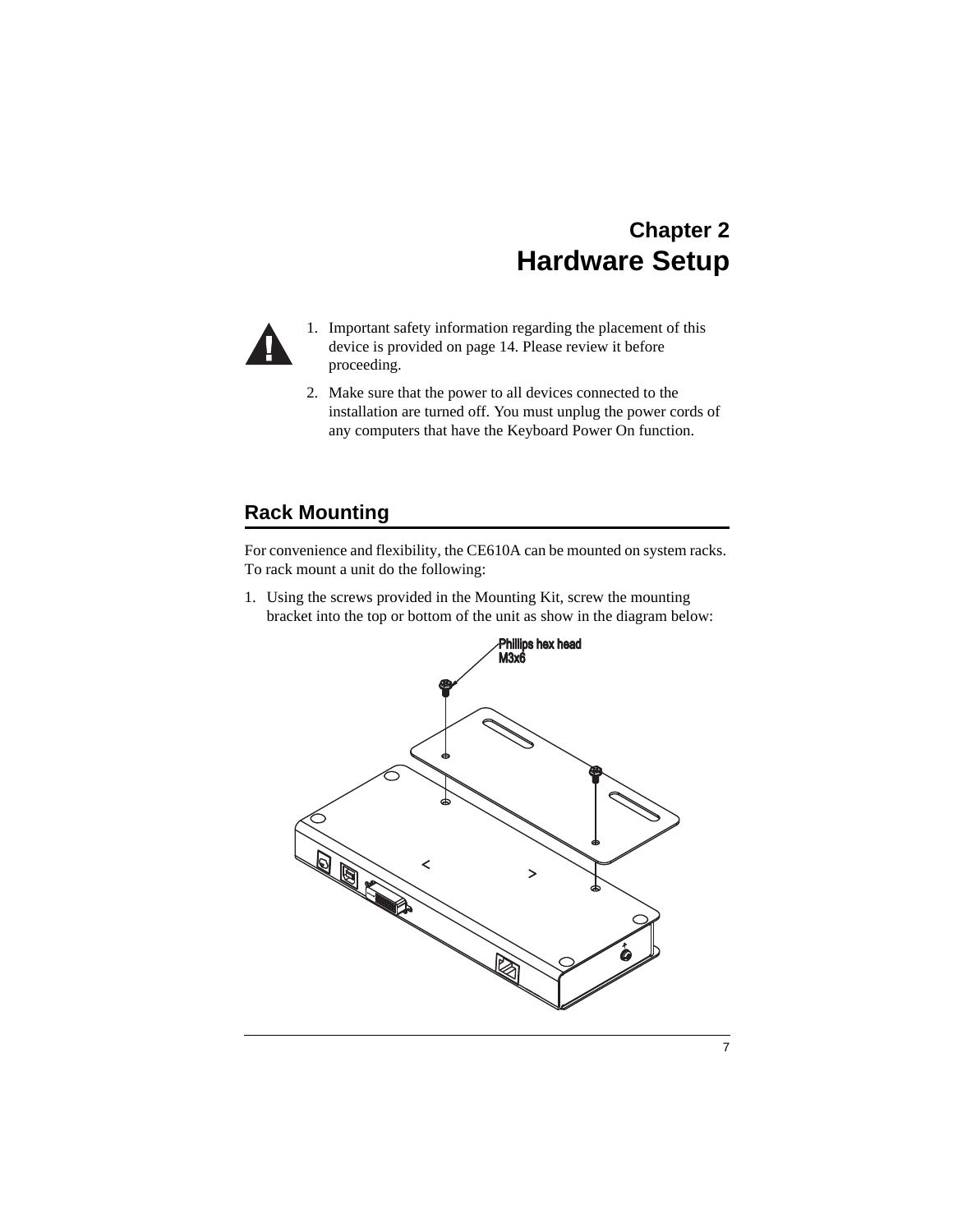2. Screw the bracket into any convenient location on the rack.



**Note:** These screws are not provided. We recommend that you use M5 x 12 Phillips Type I cross, recessed type screws.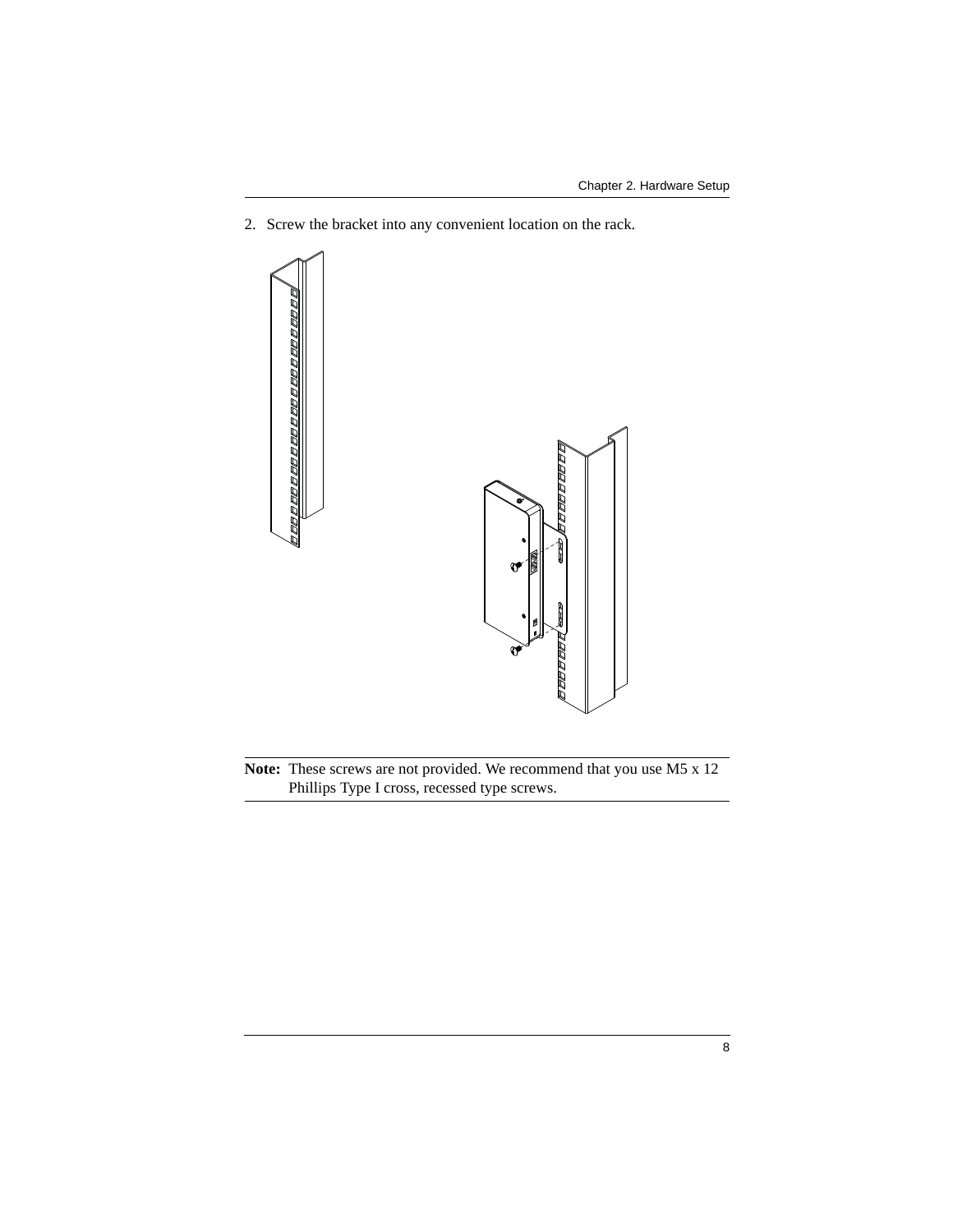## <span id="page-17-0"></span>**Installation**

### <span id="page-17-1"></span>**Grounding**

To prevent damage to your installation it is important that all devices are properly grounded.

1. Use a grounding wire to ground both units by connecting one end of the wire to the grounding terminal, and the other end of the wire to a suitable grounded object.



2. Make sure that the computer that the Local Unit connects to and the monitor that the Remote Unit connects to are properly grounded.

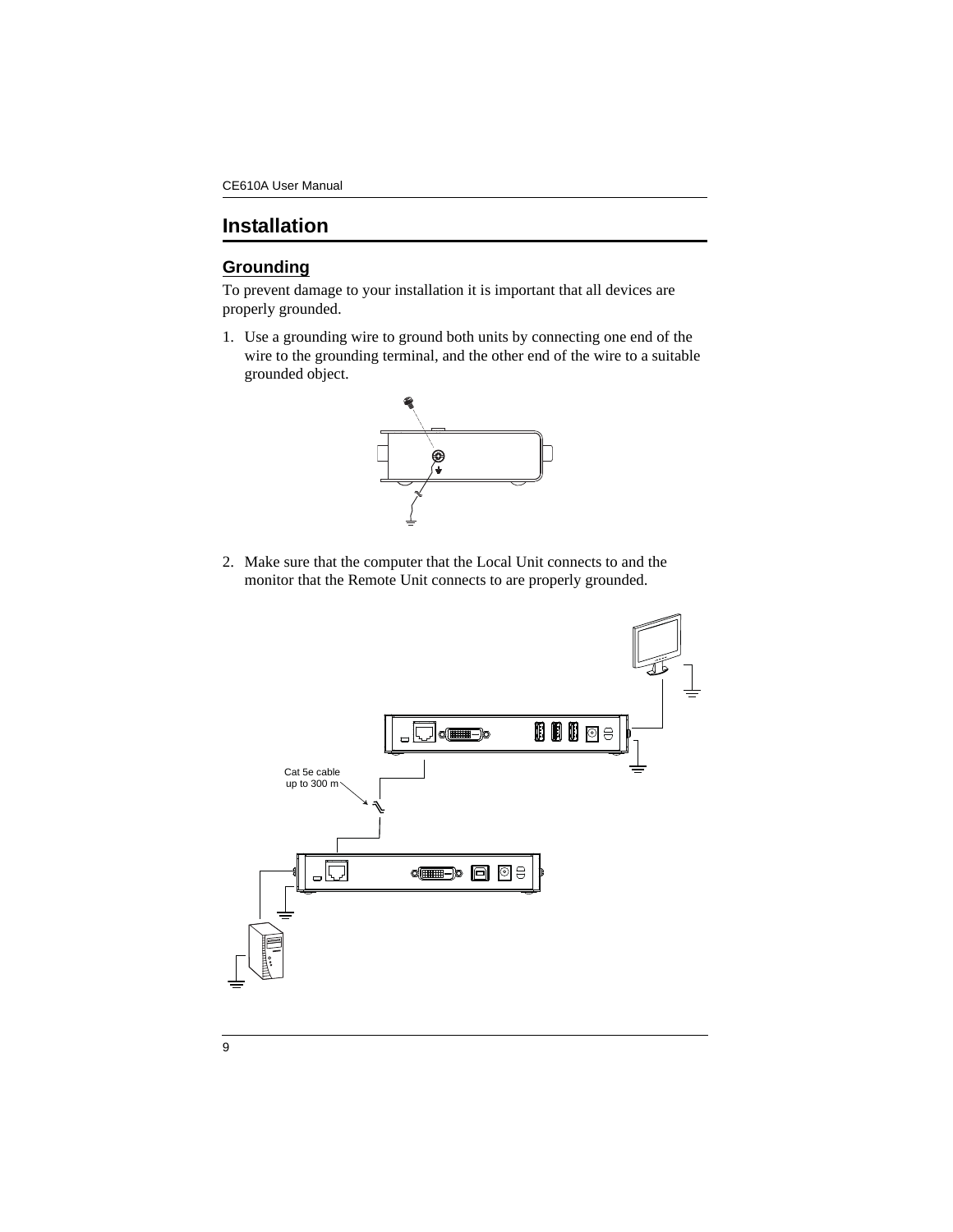- 3. For increased grounding protection, use STP (shielded twisted pair) cable to connect the Local and Remote Units. There are two methods that can be used:
	- a) In addition to the eight paired wires, STP cable also contains a grounding wire. Solder this wire to the RJ-45 connector as shown in the diagram below:



b) The second method is to use the STP cable shielding for grounding. In this case, make sure that the shielding makes tight contact with the top inside of the RJ-45 connector as shown in the diagram below:



In either case, make sure that the sides of the RJ-45 connector make tight contact with the grounding contacts on the sides of the RJ-45 socket as shown in the diagram below:

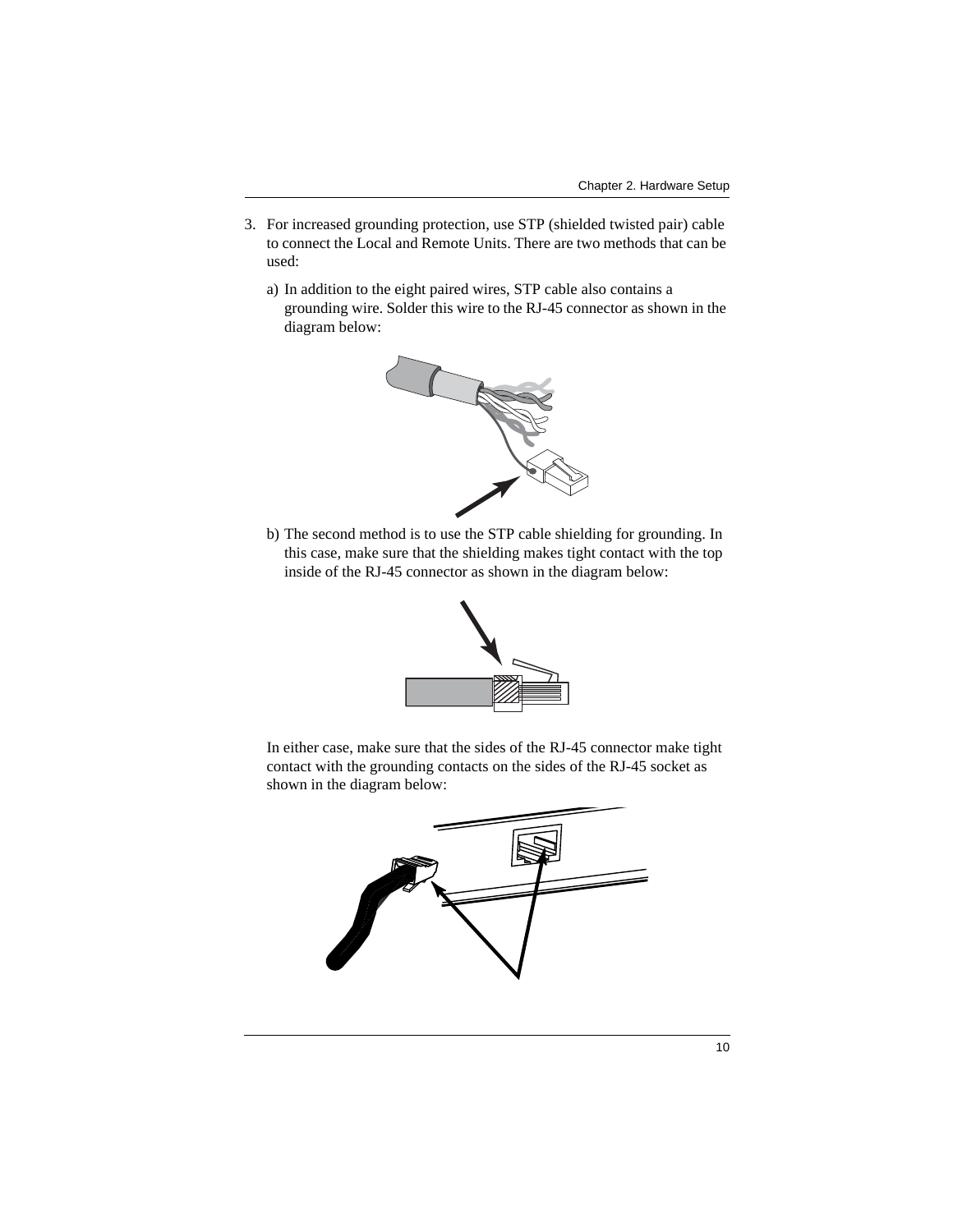### <span id="page-19-0"></span>**Setting Up**

Setting up the CE610A DVI KVM Extender system is simply a matter of plugging in the cables. Make sure that all the equipment to be connected are powered off. Refer to the installation diagram on the following page and do the following:

- 1. Connect the USB cable supplied with the package to the **USB Type B port** on the Local Unit (CE610AL). Plug the other end of the cable into a USB Type A port on the local computer.
- 2. Connect the DVI-D cable supplied with the package to the **DVI-D input port** located on the Local Unit (CE610AL). Plug the other end of the cable into the DVI port on the local computer.
- 3. Plug either end of the Cat 5e cable into the CE610A's Unit to Unit **R-J45 port**. Plug the other end of the Cat 5e cable into the Unit to Unit **RJ-45 port** of the Remote Unit (CE610AR).
- 4. Plug one of the power adapters (supplied with this package) into a power source; plug the adapter's power cable into the CE610AL's **Power Jack**.
- 5. Use a DVI cable to connect the **DVI-D output port** on the Remote Unit (CE610AR) to your monitor.
- 6. Plug the cables from the remote USB devices (mouse, keyboard, etc.), into their respective **USB ports** on the Remote Unit CE610AR.
- 7. Plug the second power adapter (supplied with this package) into a power source; plug the adapter's power cable into the CE610AR's **Power Jack**.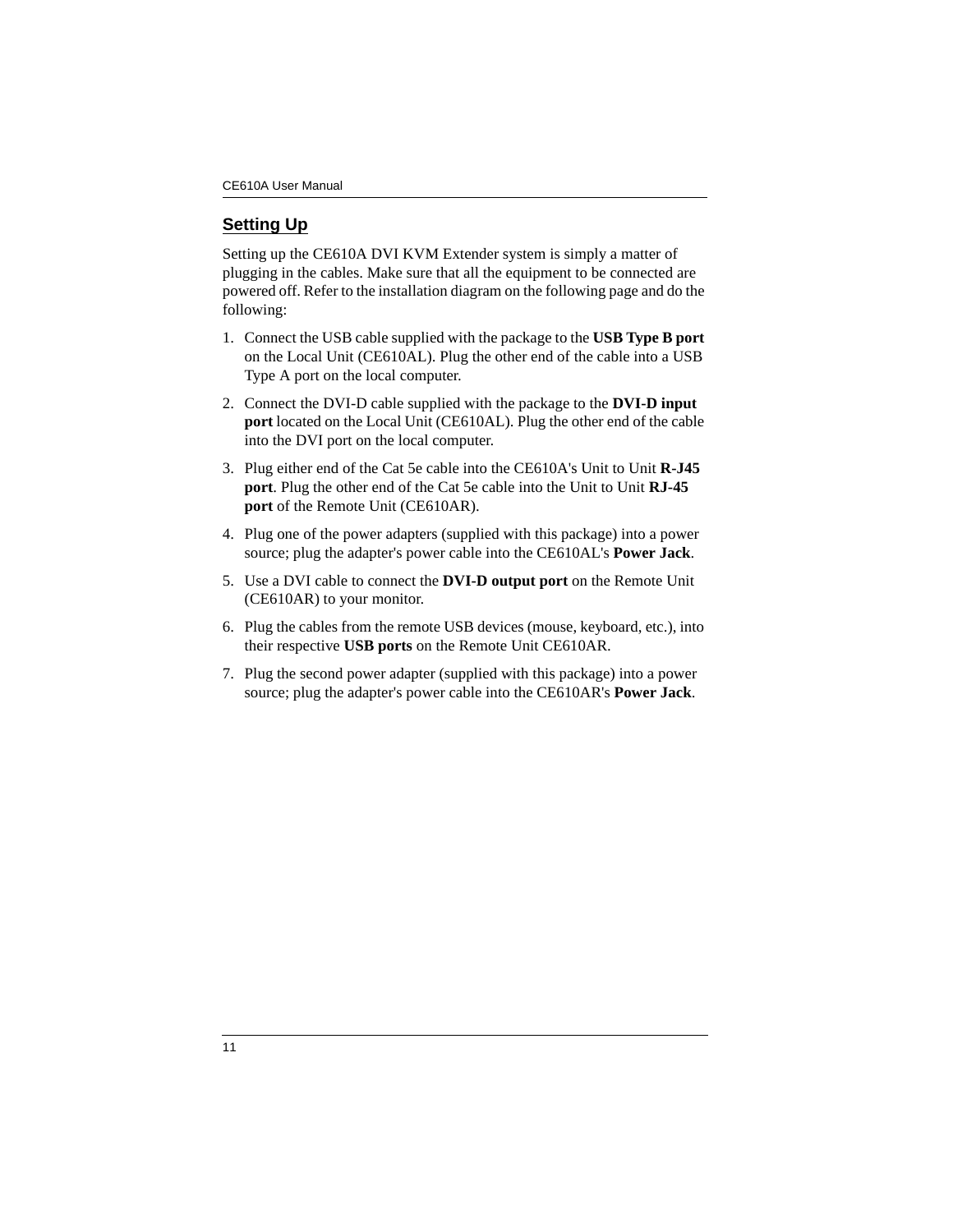### <span id="page-20-0"></span>**Installation Diagram**

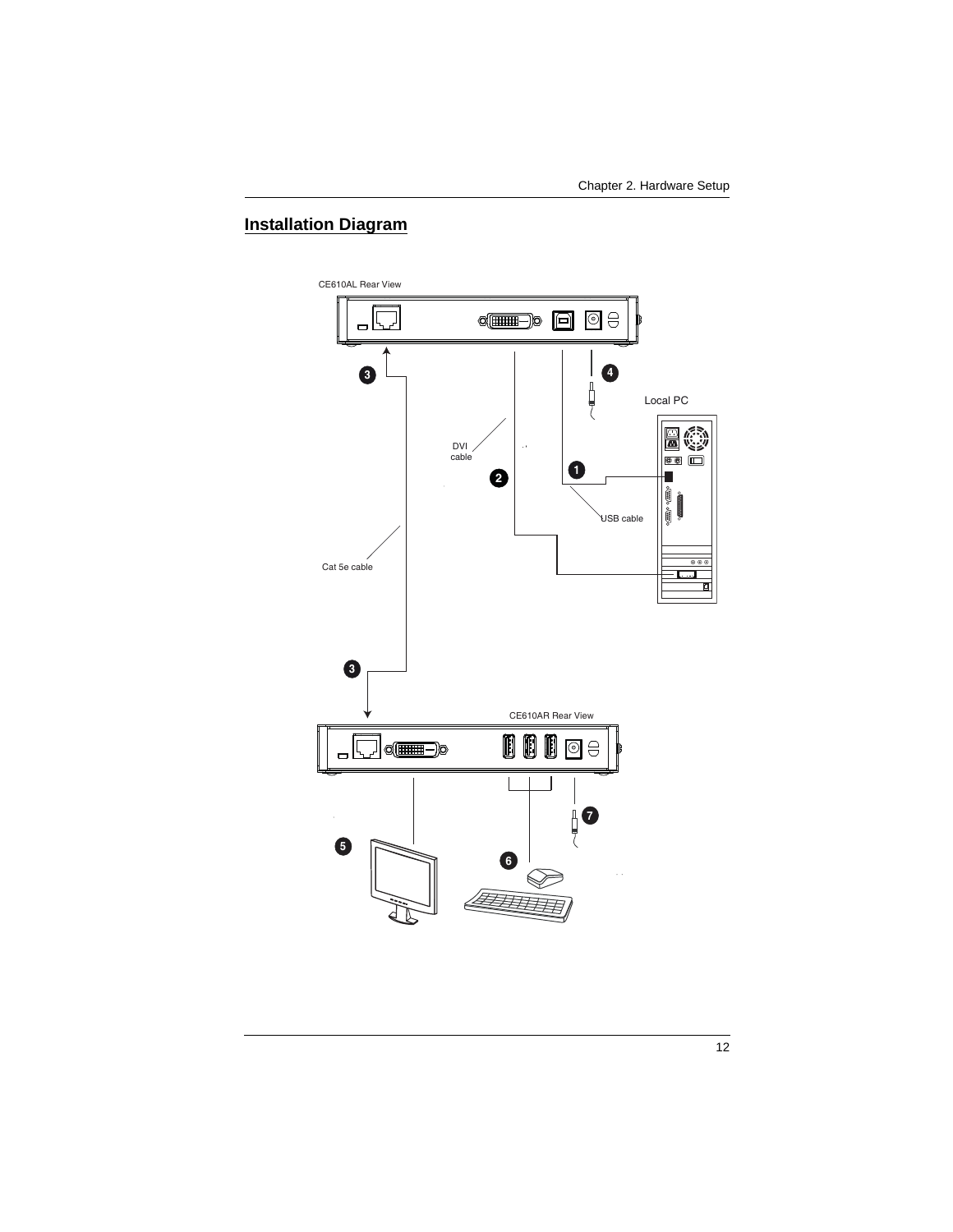# **Chapter 3 Operation**

# <span id="page-21-1"></span><span id="page-21-0"></span>**LED Display**

The CE610A Local and Remote Units have front panel LEDs to indicate their operating status, as shown in the tables, following:

### <span id="page-21-2"></span>**CE610AL (Local Unit) and CE610AR (Remote Unit)**

| LED           | <b>Indication</b>                                                                                                                                                                                 |  |
|---------------|---------------------------------------------------------------------------------------------------------------------------------------------------------------------------------------------------|--|
| Power (Green) | Lights steadily to indicate that the system is receiving power.                                                                                                                                   |  |
| Link (Green)  | Lights steadily to indicate that the connection to the Local and<br>Remote units is ok.<br>• OFF when there is a problem with the connection.                                                     |  |
| USB (Green)   | • Lights to indicate that the USB connection to the host com-<br>puter is working.<br>• Flashes green to indicate that the host is in suspend mode.<br>• OFF indicates that the link is inactive. |  |
| Video (Green) | • Flashes to indicate normal video activity.<br>• Lights steadily to indicate HDCP video activity.<br>• OFF indicates that there is no video activity.                                            |  |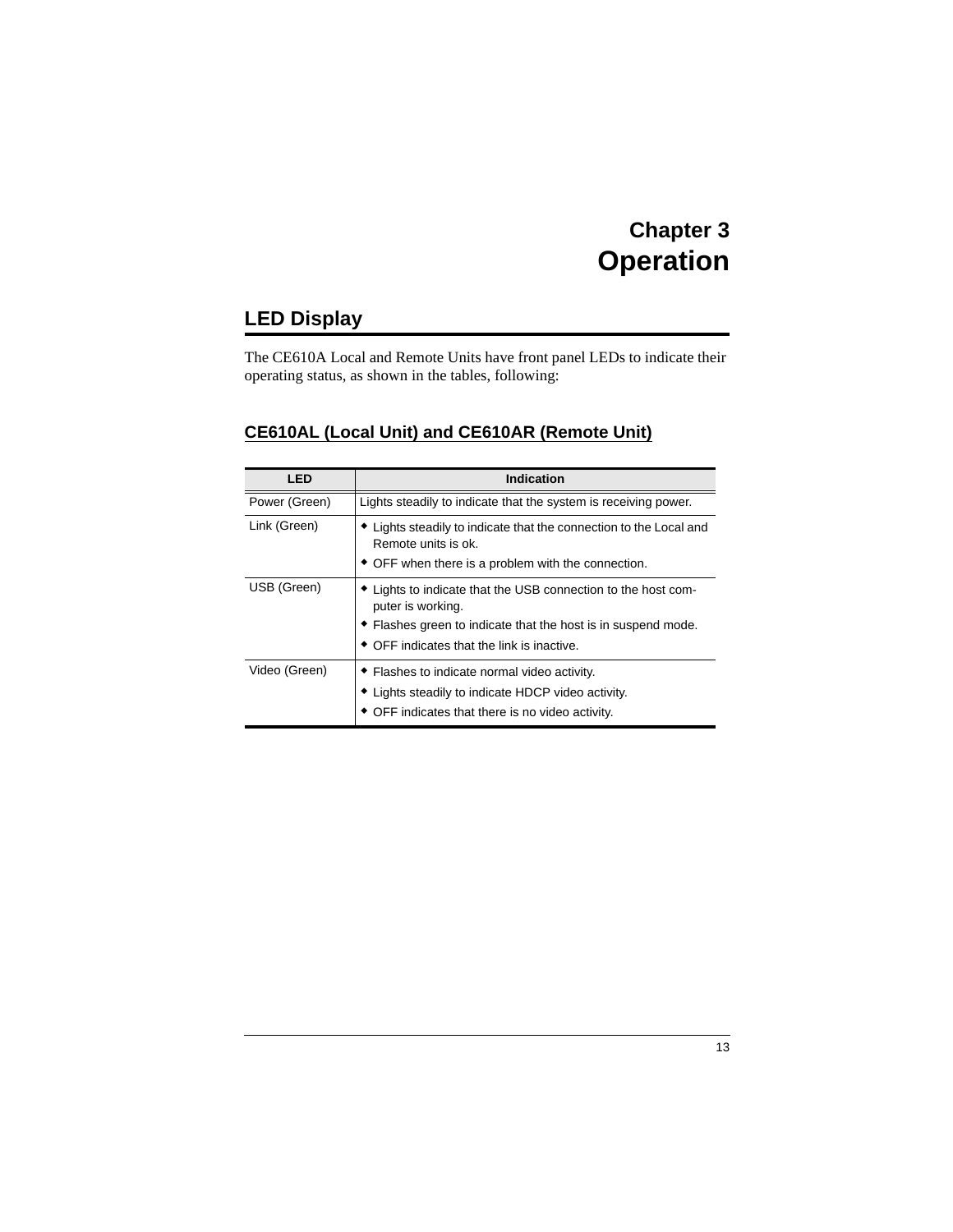# **Appendix**

## <span id="page-22-3"></span><span id="page-22-1"></span><span id="page-22-0"></span>**Safety Instructions**

#### <span id="page-22-2"></span>**General**

- Read all of these instructions. Save them for future reference.
- Follow all warnings and instructions marked on the device.
- This product is for indoor use only.
- Do not place the device on any unstable surface (cart, stand, table, etc.). If the device falls, serious damage will result.
- Do not use the device near water.
- Do not place the device near, or over, radiators or heat registers.
- The device cabinet is provided with slots and openings to allow for adequate ventilation. To ensure reliable operation, and to protect against overheating, these openings must never be blocked or covered.
- The device should never be placed on a soft surface (bed, sofa, rug, etc.) as this will block its ventilation openings. Likewise, the device should not be placed in a built in enclosure unless adequate ventilation has been provided.
- Never spill liquid of any kind on the device.
- Unplug the device from the wall outlet before cleaning. Do not use liquid or aerosol cleaners. Use a damp cloth for cleaning.
- The device should be operated from the type of power source indicated on the marking label. If you are not sure of the type of power available, consult your dealer or local power company.
- The device is designed for IT power distribution systems with 230V phase-to-phase voltage.
- To prevent damage to your installation, it is important that all devices are properly grounded.
- The device is equipped with a 3-wire grounding type plug. This is a safety feature. If you are unable to insert the plug into the outlet, contact your electrician to replace your obsolete outlet. Do not attempt to defeat the purpose of the grounding-type plug. Always follow your local/national wiring codes.
- Do not allow anything to rest on the power cord or cables. Route the power cord and cables so that they cannot be stepped on or tripped over.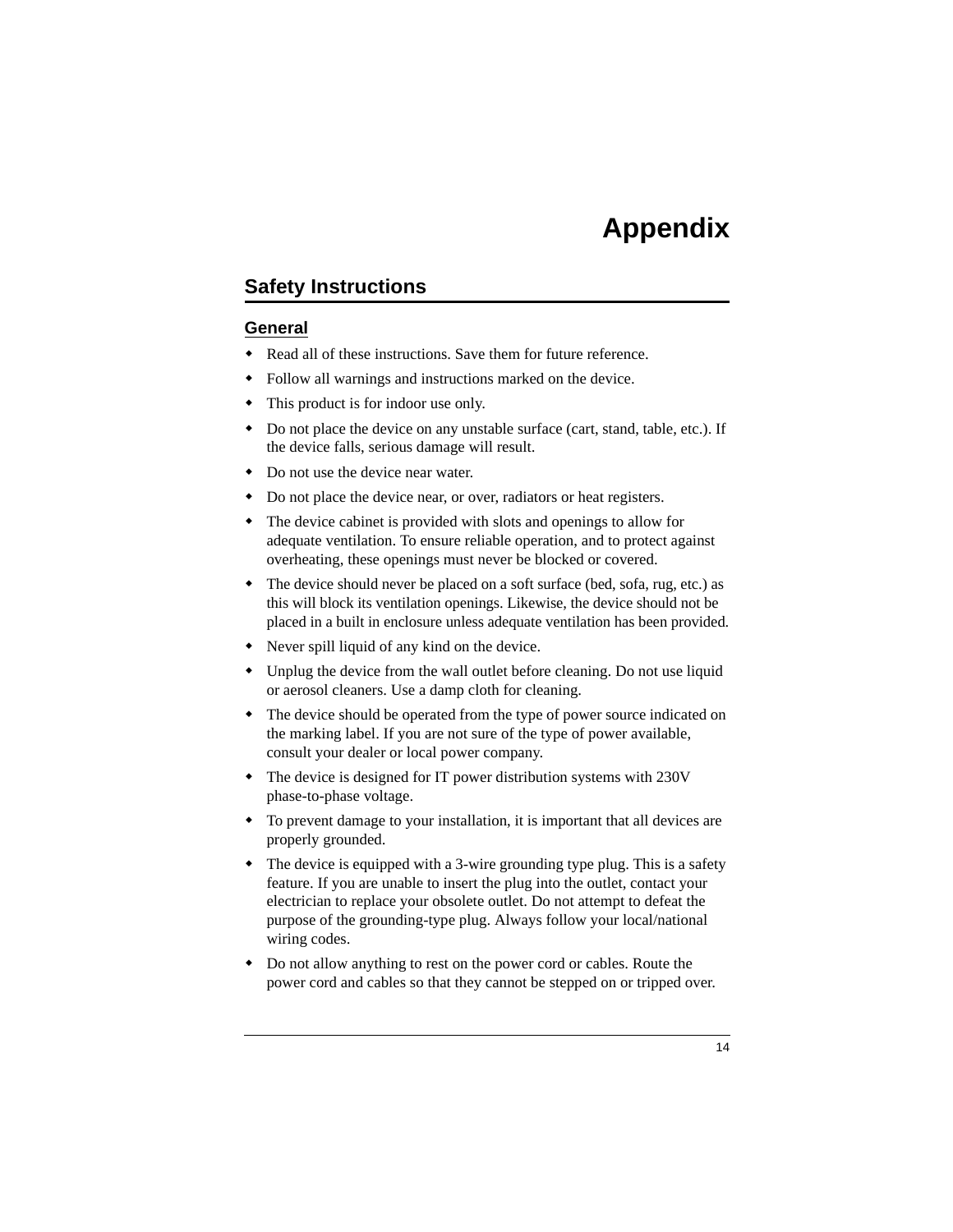- If an extension cord is used with this device make sure that the total of the ampere ratings of all products used on this cord does not exceed the extension cord ampere rating. Make sure that the total of all products plugged into the wall outlet does not exceed 15 amperes.
- To help protect your system from sudden, transient increases and decreases in electrical power, use a surge suppressor, line conditioner, or un-interruptible power supply (UPS).
- Position system cables and power cables carefully; Be sure that nothing rests on any cables.
- Never push objects of any kind into or through cabinet slots. They may touch dangerous voltage points or short out parts resulting in a risk of fire or electrical shock.
- Do not attempt to service the device yourself. Refer all servicing to qualified service personnel.
- If the following conditions occur, unplug the device from the wall outlet and bring it to qualified service personnel for repair.
	- The power cord or plug has become damaged or frayed.
	- Liquid has been spilled into the device.
	- The device has been exposed to rain or water.
	- The device has been dropped, or the cabinet has been damaged.
	- The device exhibits a distinct change in performance, indicating a need for service.
	- The device does not operate normally when the operating instructions are followed.
- Only adjust those controls that are covered in the operating instructions. Improper adjustment of other controls may result in damage that will require extensive work by a qualified technician to repair.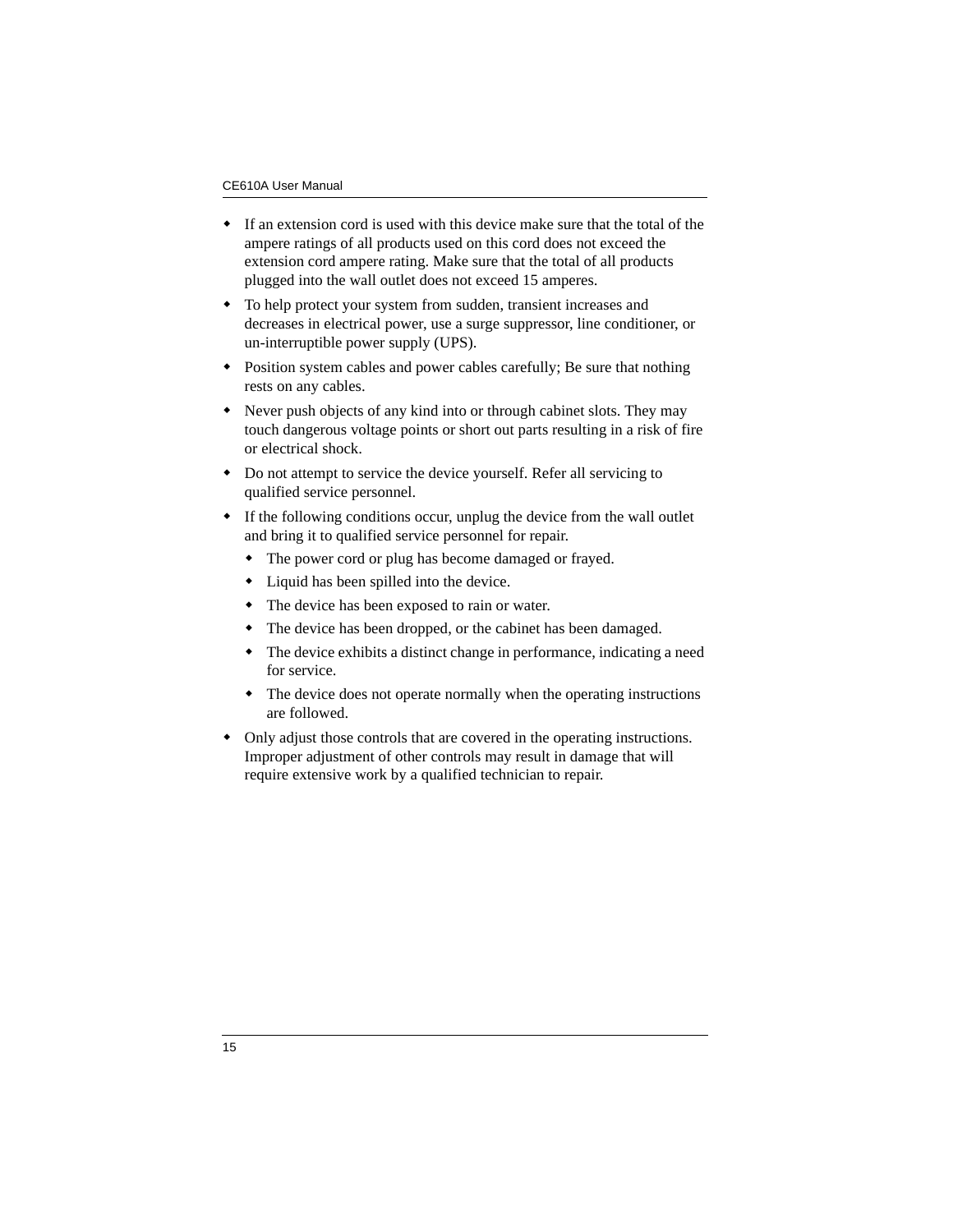#### <span id="page-24-0"></span>**Mounting**

- Before working on the rack, make sure that the stabilizers are secured to the rack, extended to the floor, and that the full weight of the rack rests on the floor. Install front and side stabilizers on a single rack or front stabilizers for joined multiple racks before working on the rack.
- Always load the rack from the bottom up, and load the heaviest item in the rack first.
- Make sure that the rack is level and stable before extending a device from the rack.
- Use caution when pressing the device rail release latches and sliding a device into or out of a rack; the slide rails can pinch your fingers.
- After a device is inserted into the rack, carefully extend the rail into a locking position, and then slide the device into the rack.
- Do not overload the AC supply branch circuit that provides power to the rack. The total rack load should not exceed 80 percent of the branch circuit rating.
- Make sure that all equipment used on the rack including power strips and other electrical connectors – is properly grounded.
- Ensure that proper airflow is provided to devices in the rack.
- Ensure that the operating ambient temperature of the rack environment does not exceed the maximum ambient temperature specified for the equipment by the manufacturer.
- Do not step on or stand on any device when servicing other devices in a rack.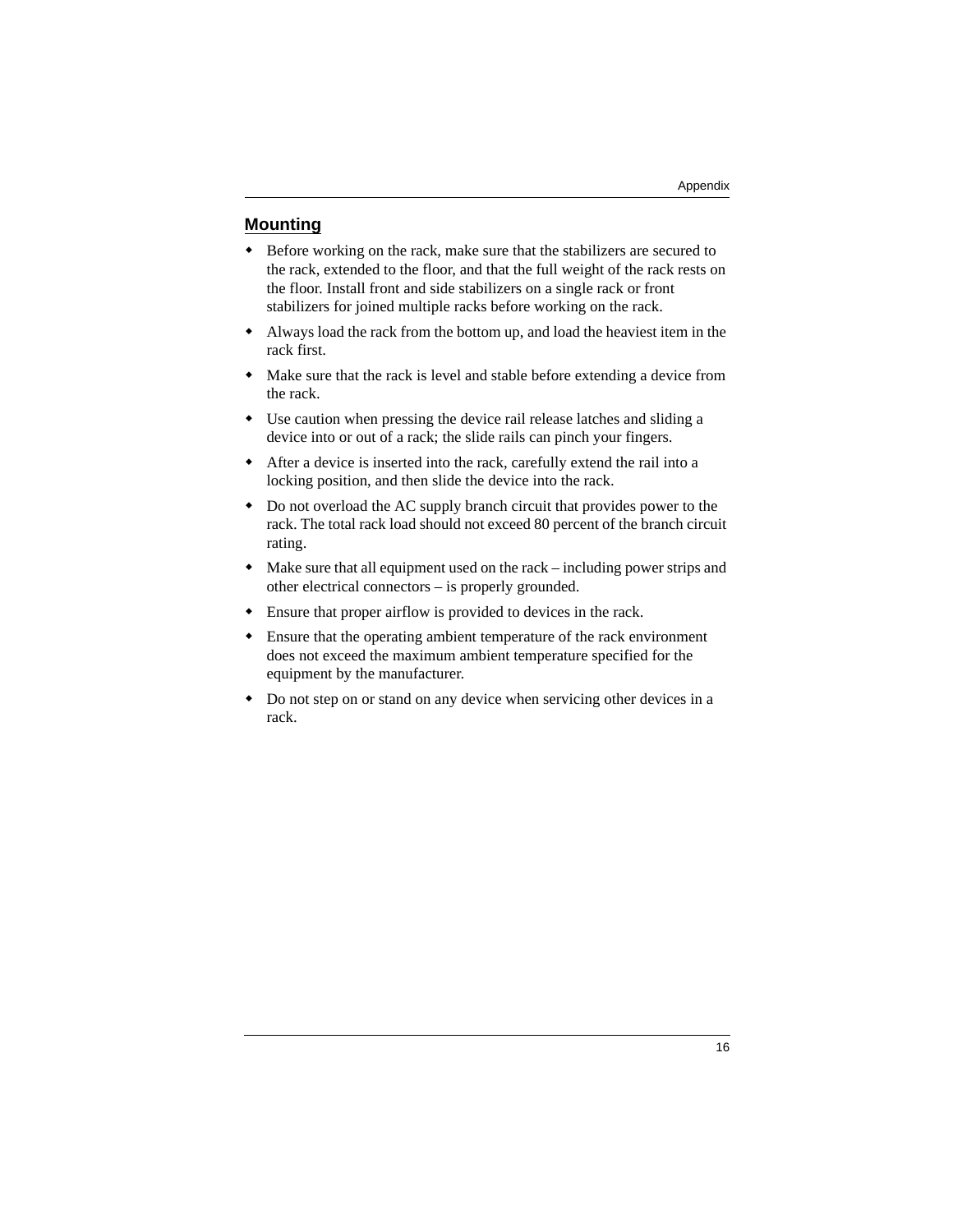## <span id="page-25-0"></span>**Technical Support**

#### <span id="page-25-1"></span>**International**

- For online technical support including troubleshooting, documentation, and software updates: **http://eservice.aten.com**
- For telephone support, *[Telephone Support](#page-3-4)*, page iv

#### <span id="page-25-2"></span>**North America**

| <b>Email Support</b>           |                                                             | support@aten-usa.com            |  |
|--------------------------------|-------------------------------------------------------------|---------------------------------|--|
| Online<br>Technical<br>Support | Troubleshooting<br>Documentation<br><b>Software Updates</b> | http://www.aten-usa.com/support |  |
| <b>Telephone Support</b>       |                                                             | 1-888-999-ATEN ext 4988         |  |

When you contact us, please have the following information ready beforehand:

- Product model number, serial number, and date of purchase.
- Your computer configuration, including operating system, revision level, expansion cards, and software.
- Any error messages displayed at the time the error occurred.
- The sequence of operations that led up to the error.
- Any other information you feel may be of help.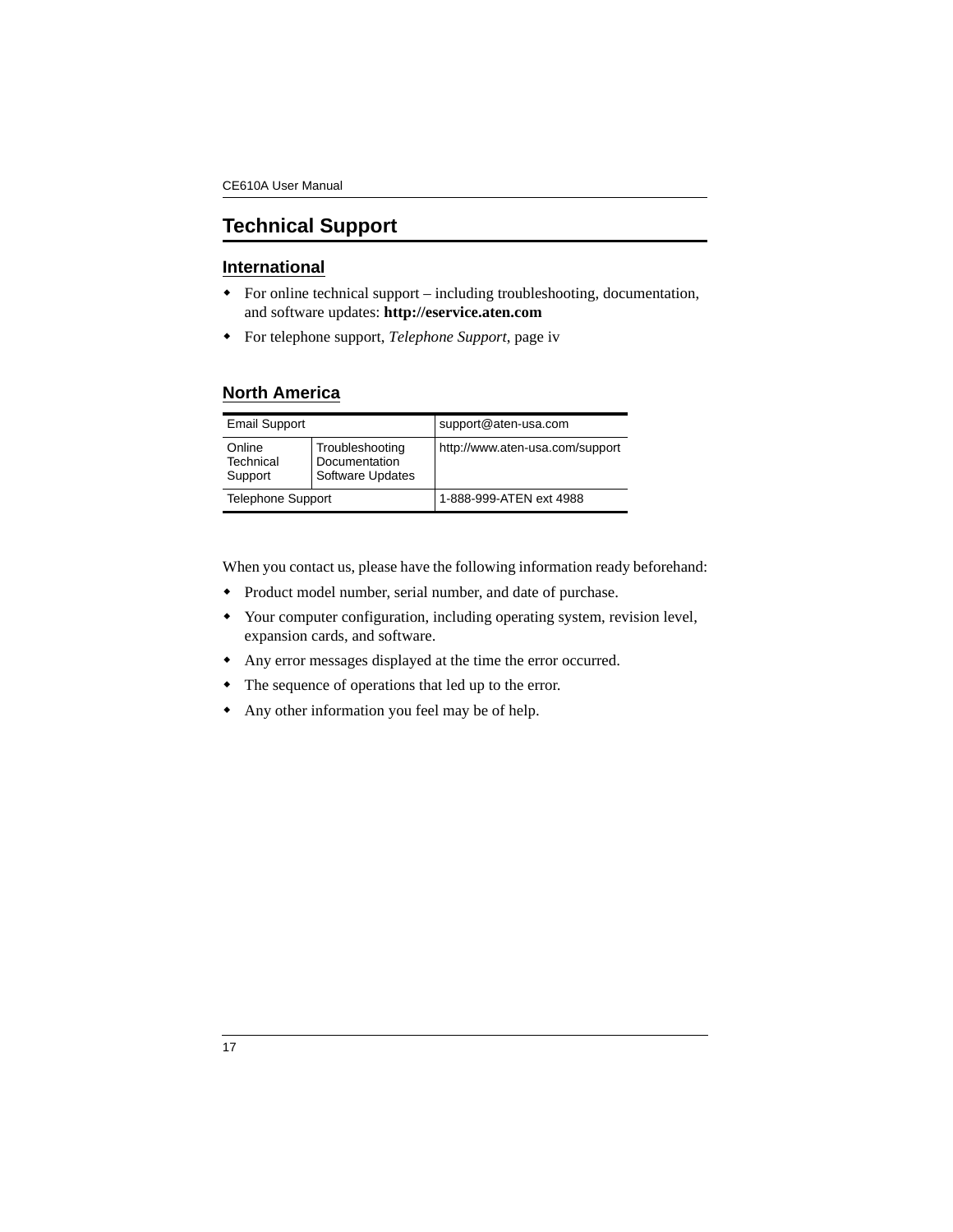# <span id="page-26-0"></span>**Specifications**

| <b>Function</b>        |                        | <b>CE610AL</b>                   | <b>CE610AR</b>                   |  |
|------------------------|------------------------|----------------------------------|----------------------------------|--|
| Connectors             | DVI In                 | 1 x DVI-D Female<br>(White)      | N/A                              |  |
|                        | DVI Out                | N/A                              | 1 x DVI-D Female<br>(White)      |  |
|                        | <b>USB</b>             | 1 x USB Type B Female<br>(White) | 3 x USB Type A Female<br>(White) |  |
|                        | Power                  | 1 x DC Jack                      |                                  |  |
|                        | F/W Upgrade            | 1 x Mini-USB                     |                                  |  |
|                        | Unit to Unit           | 1 x RJ-45 Female (Black)         |                                  |  |
| <b>LED<sub>s</sub></b> | Power                  | 1 (Green)                        | 1 (Green)                        |  |
|                        | Link                   | 1 (Green)                        | 1 (Green)                        |  |
|                        | <b>USB</b>             | 1 (Green)                        | 1 (Green)                        |  |
|                        | Video                  | 1 (Green)                        | 1 (Green)                        |  |
| <b>USB</b>             | <b>Transfer Rate</b>   | USB 2.0 (Up to 40 Mbps)          |                                  |  |
| Video                  |                        | 1920 x 1200 @ 60Hz (100 m);      |                                  |  |
| Power Consumption      |                        | DC 5V 15 W                       | <b>DC 5V 15W</b>                 |  |
| Environment            | Operating Temp.        | $0 - 50$ °C                      |                                  |  |
|                        | Storage Temp           | $-20 - 60$ °C                    |                                  |  |
|                        | Humidity               | 0-80% RH, Non-condensing         |                                  |  |
| Physical<br>Properties | Housing                | Metal                            |                                  |  |
|                        | Weight                 | 605 <sub>g</sub>                 | 615g                             |  |
|                        | Dimensions (L x W x H) | 18.20 x 11.79 x 2.28 cm          |                                  |  |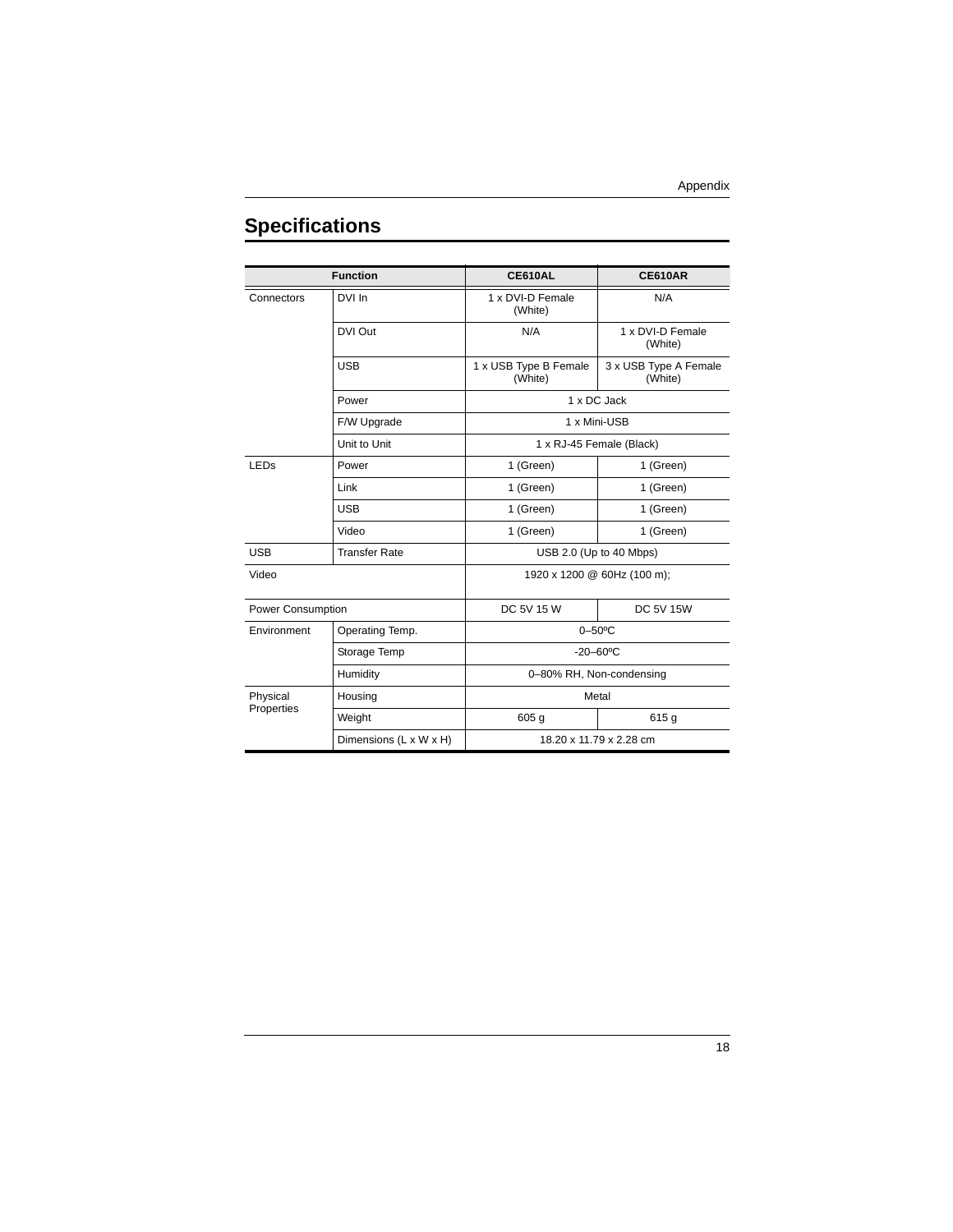## <span id="page-27-0"></span>**Limited Warranty**

IN NO EVENT SHALL THE DIRECT VENDOR'S LIABILITY EXCEED THE PRICE PAID FOR THE PRODUCT FROM DIRECT, INDIRECT, SPECIAL, INCIDENTAL, OR CONSEQUENTIAL DAMAGES RESULTING FROM THE USE OF THE PRODUCT, DISK, OR ITS DOCUMENTATION.

The direct vendor makes no warranty or representation, expressed, implied, or statutory with respect to the contents or use of this documentation, and especially disclaims its quality, performance, merchantability, or fitness for any particular purpose.

The direct vendor also reserves the right to revise or update the device or documentation without obligation to notify any individual or entity of such revisions, or update. For further inquiries, please contact your direct vendor.